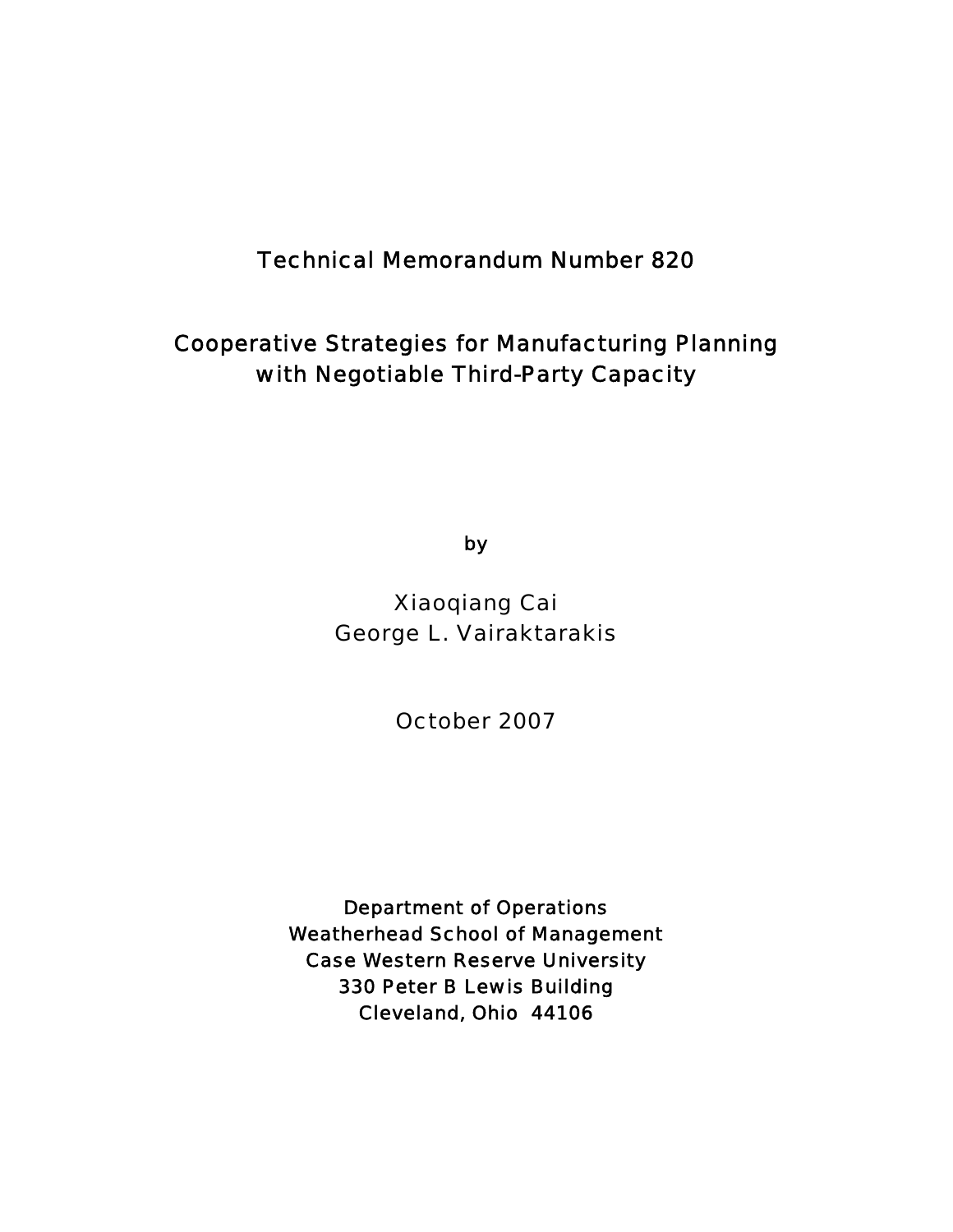# Cooperative Strategies for Manufacturing Planning with Negotiable Third-Party Capacity <sup>∗</sup>

Xiaoqiang Cai † George L. Vairaktarakis ‡

#### Abstract

We consider a model where a group of manufacturers outsource finishing operations to a single third-party. Depending on the demand for her capacity, the third-party announces daily booking costs that may take on one of two prices - regular or peak price. Each manufacturer books chunks of production capacity (called manufacturing windows) so as to optimize his booking and tardiness costs subject to window availability at the third party. For days that capacity is booked the manufacturer has the option to purchase overtime at a higher hourly rate. Upon booking her capacity to the manufacturers, the third-party computes the monetary benefit that could be achieved if all manufacturers cooperated to obtain an overall optimal solution. Then, using cooperative game theory she devises a savings sharing scheme so that, in monetary terms, every manufacturer is better off with the coordinated schedule than what each could get for himself by cooperating with a subset of manufacturers. For her work, the third party withholds a portion  $\rho$  of the booking revenue paid by the manufacturers for days that were utilized in the original schedule but released after coordination. Subsequently, the third-party has the option to resell her capacity for those days. Through this model we come up with insights that indicate that cooperation amongst manufacturers reduces costs by about 20%.

<sup>∗</sup>This research was initiated while the second author visited The Chinese University of Hong Kong, and was supported in part by the Research Grants Council of HK under Earmarked Grants No. CUHK 4166/01E and CUHK 4170/03E.

<sup>†</sup>Department of Systems Engineering and Engineering Management, The Chinese University of Hong Kong, Shatin, NT, Hong Kong, xqcai@se.cuhk.edu.hk

<sup>‡</sup>Weatherhead School of Management, Department of Operations, Case Western Reserve University , 10900 Euclid Avenue, Cleveland, OH 44106-7235, gxv5@case.edu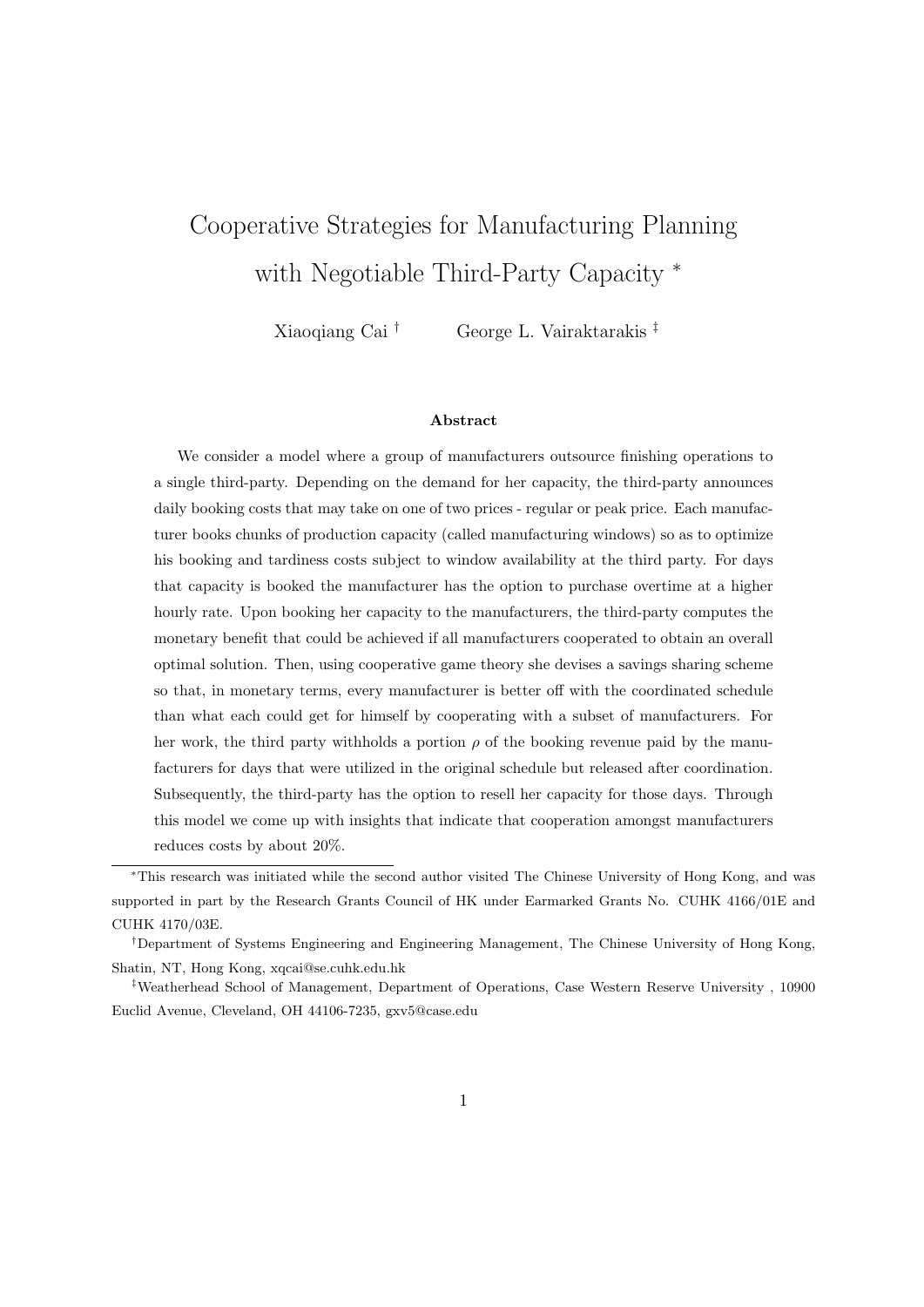#### 1 Introduction and Literature Review

Let M be a given set of manufacturers and P a single third-party. Each  $m \in M$  out sources to P a set  $N_m$  of finishing operations according to the following protocol: At time 0 party P announces the available days of production as well as booking costs  $h_t$  for each day,  $t =$  $1, 2, \ldots, T$ . Let  $W_t = [a_t, b_t]$  be the t-th available day of production; also referred to as the t-th manufacturing window. If window  $W_t$  is booked, overtime is available at the hourly rate  $\alpha$  for up to O hours. Following the announced availability of P, each  $m \in M$  books a set of windows  $\mathcal{W}_m \subseteq \{1, 2, ..., T\}$  so as to minimize the total booking cost  $\sum_{t \in \mathcal{W}_m} h_t$  paid to P to reserve some of P's available capacity, plus tardiness penalty  $\beta$  for each job j completed after its due-date  $d_i$ . Following the determination of  $W_1, W_2, \ldots, W_m$ , at time 0 party P reschedules jobs in  $N = \bigcup_{m \in M} N_m$  so that the coordinated schedule minimizes the total booking plus tardiness penalty over all  $m \in M$  and all  $j \in N$ . The cost savings produced by P are then shared amongst the manufacturers so that each manufacturer is given at least as much money as he could obtain by himself by forming a coalition with other manufacturers. Here we assume that the objective function value of every manufacturer is expressed in terms of dollars, and that every manufacturer is indifferent between a dollar paid (saved) and a unit gain (loss) in his objective.

The above model significantly differs from research in scheduling in several aspects. First, existing literature carries the common hypothesis that one possesses all capacity needed to process all jobs. While this assumption may be applicable to traditional manufacturing settings, it is not accurate in a variety of situations where manufacturers do not own some machines required to process jobs. Consequently, they need to book additional processing capacity from a third party. Problems of this nature are more common today as a result of factory focused manufacturing, globalization, and the emergence of internet technologies that allow negotiation and trading with third-parties. Second, the main questiona ddressed by our model is the coordination of activities between 2 members of the production chain. The second member (third-party) announces her capacity availability schedule and cost structure, and subsequently the first member (manufacturer) seeks to find the best balance between service (expressed in terms of tardiness penalties) and booking and overtime capacity costs. Finally, our model differs from the literature in manufacturing planning and control in that an incentive payment scheme is identified by  $P$  so that every manufacturer is better off to abide to the coordinated schedule than to form coalitions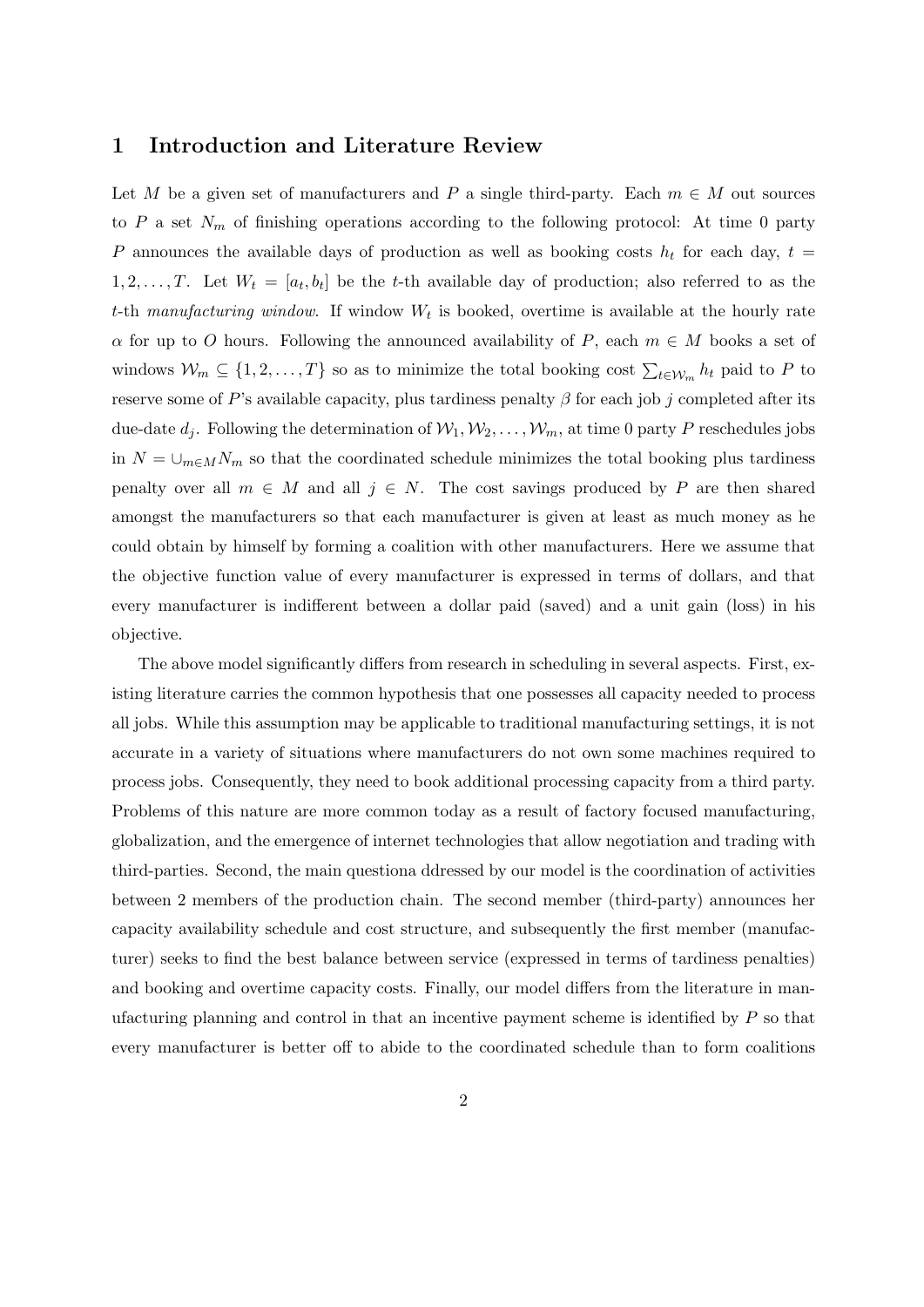on his own. This payment scheme is said to be an element of the core of the sequencing game among manufacturers. Unlike in our model, a typical single machine sequencing game found in the literature assumes that there are  $|M|$  players each with a single job, each player occupying a specific position in the initial job schedule, and it is assumed that every player has his own cost criterion.

Curiel et al. (2002) present a survey of sequencing games and consider core issues. Sequencing games were introduced by Curiel et al. (1989) who considered a single machine game with total weighted flow-time objective for each player. They showed that the corresponding sequencing game is convex which implies that the core of it is guaranteed to be non-empty; see Shapley (1971). For arbitrary regular objective function and for a special class of games referred to as  $\sigma_0$ -Component Additive Games Curiel *et al.* (1994) prove that the core is non-empty and propose one such core element. Hamers, Borm and Tijs (1995) extend the class of single machine sequencing to the case where jobs have release times. It is shown that these games are not convex except for the case of unit processing times or unit weights for all jobs. Instead of ready times, Borm et al. (2002) consider the case with due dates. For three different due date related cost criteria they have shown that the core is non-empty and proved convexity for only a special subclass. Hamers *et al.* (2002) imposed precedence constraints on the jobs and proved that the corresponding games are convex, if the precedence relations are parallel chains. The first work where each player may have more than 1 job to be processed is presented by Calleja *et* al. (2004) where each job might be of interest to more than one player. They showed that the core is non-empty if the underlying cost functions are additive with respect to the initial order of jobs. However, convexity does not necessarily hold. Hamers et al. (1999) are the first to consider games with more than 1 machines. For m parallel identical machines and the weighted flow time objective for every player they prove that the core of the associated games is non-empty when  $m = 2$  and for some special cases when  $m > 2$ . Another model using multiple machines is presented by Calleja *et al.* (2002) where every player has precisely two operations, each processed on a specific machine and the objective is the maximum between the weighted completion times of the two operations. It's shown that these games are not convex, but the core is non-empty.

A major assumption of this research is that operations in  $N_m$  are of similar nature for every  $m \in M$  and hence the setup time incurred by P to switch between jobs of different manufacturers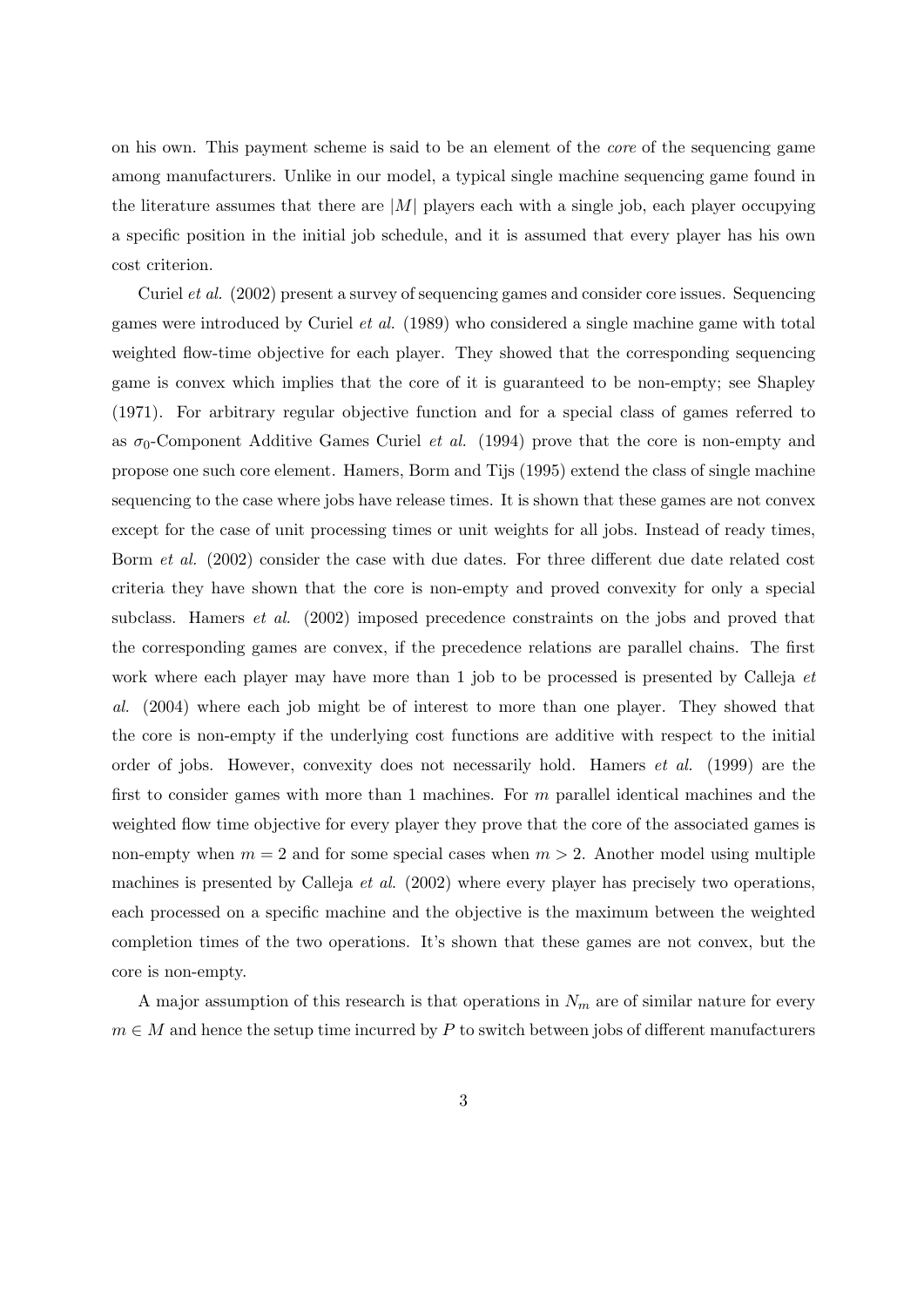is negligible. This is the case for instance in computer testing, testing of mechanical parts and products, quality control operations, certain industrial finishing processes, assembly operations, etc.

Another key assumption of our model is the information sharing protocol amongst the various parties. We assume that there is end-to-end visibility of the booking schedule of P and that all manufacturers have the opportunity to partner so as to maximize the benefit of their coalition. There is ample evidence that many industry sectors move towards such protocol. In June 2000 Cisco launched its eHub initiative as the central point for planning and execution of tasks across the company's extended manufacturing supply chain (Grosvenor and Austin, 2001). EHub is an enterprise resource planning system (ERP) that facilitates end-to-end visibility, event alerting, cost and inventory reductions to more than 2000 of the company's partners. The benefits due to the system were \$1.3B by June 2001 and customer satisfaction is at all-time high. To bring eHub to life, Cisco partnered with Manugistics - a developer of ERP systems - to help create its intelligent private trading network. EHub evolved in 3 phases: Phase 1 incorporates information and management capabilities of the system, phase 2 is the heart of the ERP system and incorporates production planning, joint optimization, and some procurement capabilities, and phase 3 extends the system capabilities to product data and changes management. Grosvenor and Austin, 2001 state that "eHub will take Cisco to the next level of value delivery by enabling Cisco and its partners to plan and optimize joint operations collaboratively. By leveraging information in the common data model and using the Manugistics advanced planning tools, Cisco's contract manufacturing base will be able to optimize production plans and allocations to meet customer satisfaction goals at the lowest possible cost". Motorola's Semiconductor sector joined eHub in June 2000 and RosettaNet formed a cross-industry work group in late 2000 to define requirements for an international Hub (iHub). Today OEMs, contract electronic manufacturers and component suppliers sponsor the iHub design. As a result, eHub and iHub are popular information exchange protocols with thousands of subscribers that facilitate the modeling assumptions stated earlier.

We start the next section with a formal definition of the game between the manufacturers and a formal description of our model together with supporting assumptions. Preliminary results are presented in Section 3. An algorithm is presented in Section 4 to solve optimally the coordination problem faced by  $P$ . The same algorithm is used by eac manufacturer to solve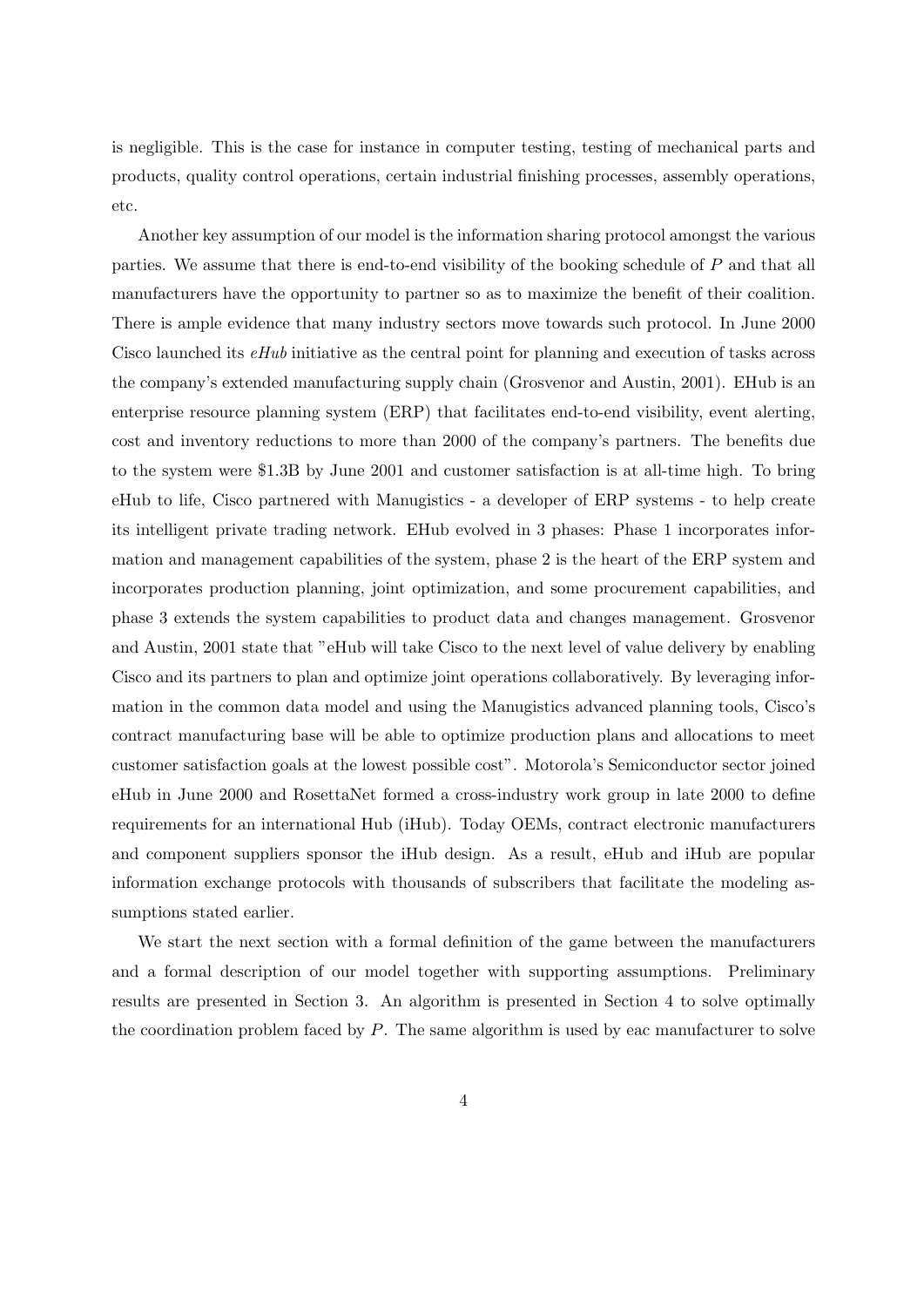his booking problem. Comparing the two costs over all manufcturers yields the savings due to coordination. In Section 5 a savings sharing scheme is presented for a fair allocation of savings to the manufacturers. This scheme is then extended in Section 6 to the case where overtime is made available by  $P$  during booked days. In Section 7 we report our insights on the value of coordination. Concluding remarks are made in Section 8.

## 2 Model Assumptions

Let us first define the savings game amongst the manufacturers. For every coalition  $S \subseteq M$ of manufacturers let  $v(S)$  denote the cost savings obtained by rescheduling jobs in  $\cup_{m\in S}N_m$  in windows from  $\cup_{m\in M} \mathcal{W}_m$ . These cost savings include a *refund*  $\rho h_t$  that the coalition S receives if window  $W_t$  is freed up in the coordinated schedule for  $S, 0 \leq \rho \leq 1$ . Then, the pair  $(M, v)$ defines a game. The release of a window allows  $P$  to resell it in the future at full price and still withhold a fee  $(1-\rho)h_t$  for the original booking. Hence, releasing unnecessary windows presents a win-win proposition for  $P$  and the manufacturers in  $S$ . Still, the schedule proposed by  $P$ may worsen the objective function value of one or more manufacturers. To make coordination possible, party P seeks a balanced allocation  $x_1, x_2, \ldots, x_{|M|}$  of the savings  $v(M)$  such that

$$
x_m \ge 0
$$
,  $\sum_{m \in M} x_m = v(M)$ , and  $\sum_{m \in S} x_m \ge v(S)$  for all  $S \subset M$ .

The last 3 (in)equalities completely describe the coordination game and are referred to as the core (in)equalities. Next we discuss the assumptions of our model.

So far we assumed that P announces her availability at time 0, every  $m \in M$  determines his manufacturing windows  $\mathcal{W}_m$  at time 0, then P replaces the original schedule with the coordinated one at time 0, and the resulting schedule is executed starting at time 0. This is done for modeling simplicity only. In reality, at time 0 party  $P$  announces her (future) availability following day t. Between days 0 and t, manufacturers in M reserve capacity amongst the available days in a first-come-first-serve (FCFS) fashion, say  $1, 2, \ldots, |M|$ . Then,

$$
\mathcal{W}_m \subseteq \{W_1, W_2, \dots, W_T\} - \mathcal{W}_1 - \dots - \mathcal{W}_{m-1} \quad \text{for} \quad m \in M.
$$

At time t, party P reschedules all jobs so as to maximize the savings for set  $M$  as a whole. Without loss of generality we assume that all activities that take place during the first t pro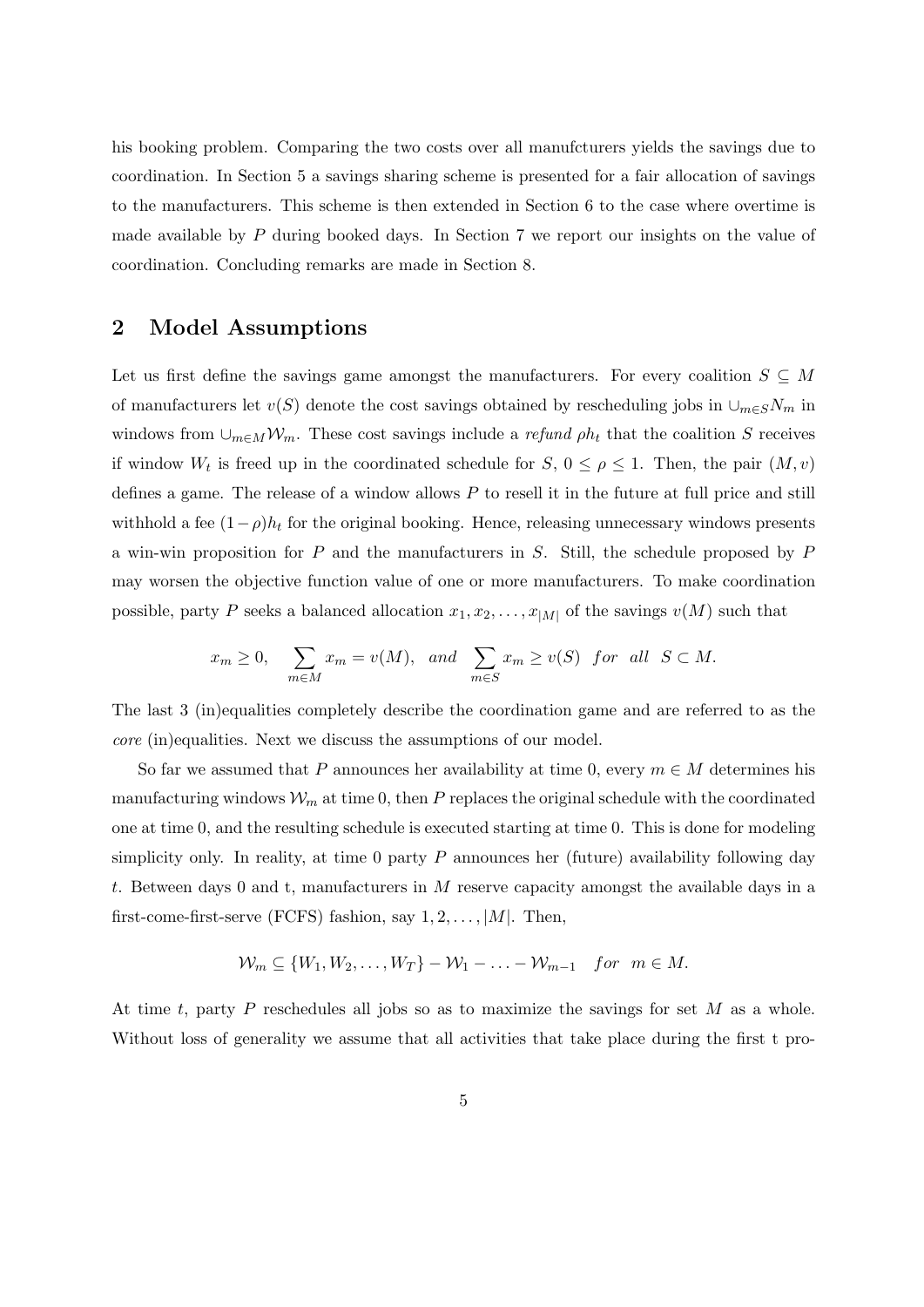duction days  $[0, t]$  happen instantaneously at time 0. Similarly, we assume that all jobs in N are available at time 0.

Further, we assume that the total processing requirements of jobs in  $N_m$  do not exceed the third-party available capacity for which booking prices are announced. Otherwise  $m$  has to seek service at another third-party. We make the following important modeling assumptions:

- 1. Every job may be preempted during a manufacturing window and resume during a subsequent one.
- 2. All manufacturing windows  $W_t = [a_t, b_t]$  have the same amount of available daily capacity, i.e.,  $b_t = a_t + L$  for  $t = 1, 2, ..., T$ .
- 3. For every  $t = 1, 2, ..., T$  the booking cost  $h_t$  may only take on the values  $\{h, h_P\}$  where h is the booking cost on a regular demand day while  $h<sub>P</sub>$  is the cost on a peak demand day, and  $h_P > h$ .
- 4. For every job  $j \in N_m$ ,  $m \in M$ , its due-date  $d_j$  coincides with the end of a manufacturing window, i.e.,  $d_j = b_t$  for some  $1 \le t \le T$ .

Assumption 1 reflects common practice where operations stop at the end of the day and resume the next day. If additional setup is required to restart operations, it is performed prior to the beginning of the morning shift thus preserving intact the productive daily capacity of P. Assumption 2 captures a usual work day of  $L = 8$  or 16 hours (later on we extend our base model to the case where overtime is allowed up to a given limit). Assumption 3 allows  $P$  to segment her capacity so as to charge a premium during peak demand periods. Assumption 4 is in line with the practice where jobs are delivered in batches at the end of each day. When the time between the end of the working day and the start of the next is enough to complete delivery of jobs, then the distribution of non-tardy jobs does not alter their status as early or tardy. On the other hand, if the transportation times are longer, they are subtracted from the due-date committed to the customer. In both cases, we assume that the transportation times are already subtracted from the  $d_i$  values. For example, suppose that customer i needs job j on day 51 and the transportation lead time is 2 days. Then, we let  $d_j = 49$ . According to assumption 4, as long as the job is completed by the end of day 49 it will be delivered to the customer on time. Otherwise it will be tardy and will incur a lateness penalty.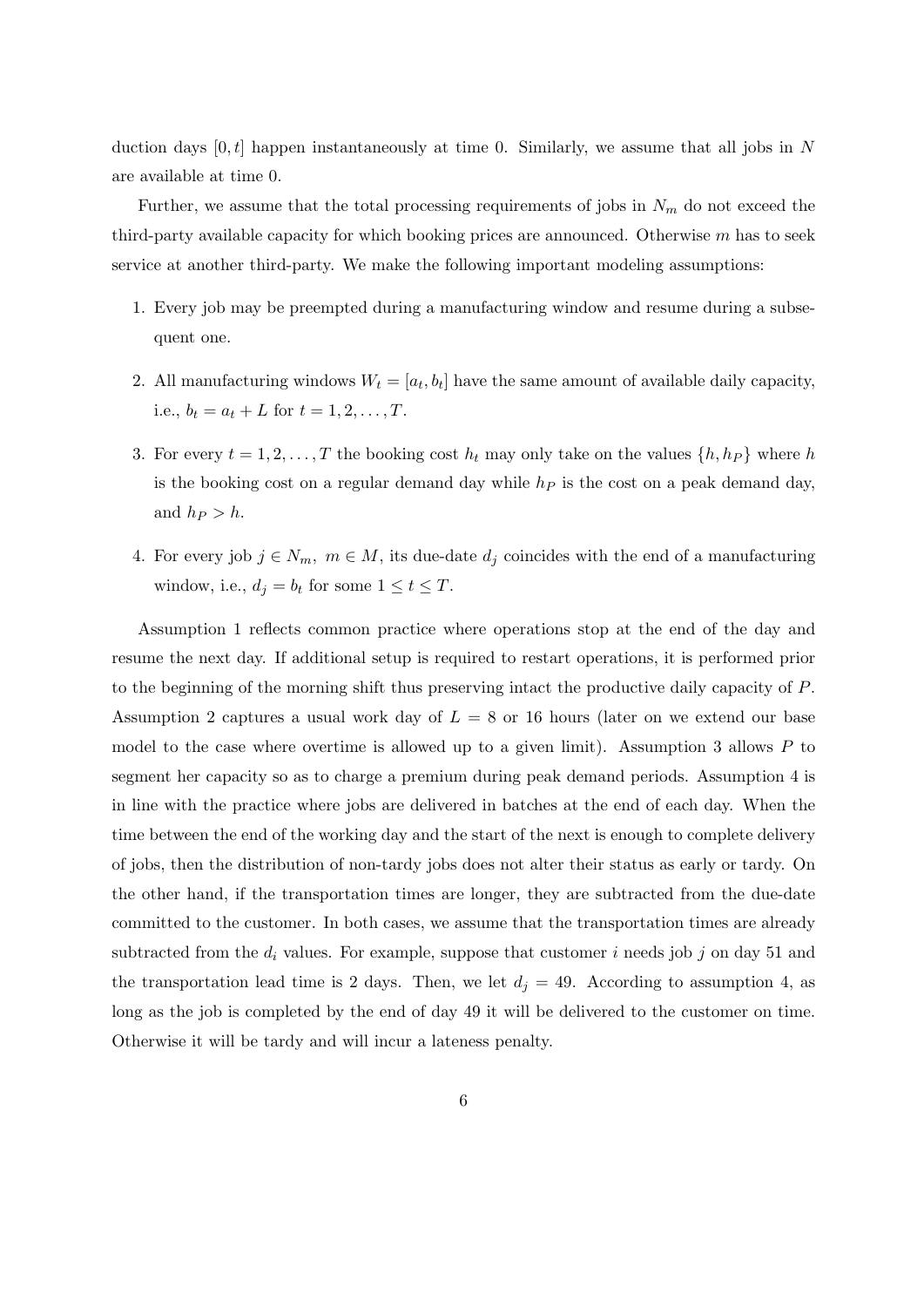As mentioned earlier, the booking problem faced by each manufacturer  $m \in M$  and by P is the same except for the set of windows available. For simplicity, we limit this part of our presentation to the problem faced by P and the case that overtime is not available (i.e.,  $O = 0$ or  $\alpha = \infty$ ). The case where  $0 > 0$  is considered explicitly in Section 6. Party P selects windows from  $W_0 = \{1, 2, ..., T\}$  and optimizes the total booking plus tardiness penalty for jobs in  $N = \bigcup_{m \in M} N_m$ . The following decision variables are needed to formulate this *third-party* model (3P):

- $C_i(\sigma) > 0$ : completion time of  $j \in N$  at the third-party in a job schedule  $\sigma$ ,
- $y_j^t$ : grouping variable that equals 1 if  $j \in N$  is completed during  $W_t$  and 0 otherwise,
- $p_j$ : the processing time of job  $j \in N$
- $U(z)$ : 1 if  $z > 0$ ; 0 otherwise.

We seek a permutation  $\sigma$  of the jobs in N and a subset of manufacturing windows among those offered by the third party. The subset of manufacturing windows selected can be determined by the set  $Y = \{y_j^t\}$  of variables. Our objective is to minimize the total cost  $C(Y, \sigma)$  which includes the cost of booking manufacturing windows plus the tardiness penalty for jobs completed after their desired due-date. In other words,

$$
C(Y, \sigma) = \sum_{t=1}^{T} [h_t U(\sum_{j \in N} y_j^t)] + \beta \sum_{j \in N} U(C_j(\sigma) - d_j).
$$

To formulate our model we pre-process the values  $d_j : j \in N$  and  $a_t, b_t : 1 \le t \le T$  so as to produce an equivalent problem where all manufacturing windows available to the third-party are consecutive, i.e.,  $b_t = a_{t+1}, t = 1, 2, ..., m-1$ . Recall that the due dates  $d_j$  are already revised and account for the transportation delay from the third-party to the customer. Then, consider the transformation

$$
a'_t = (t-1)L \qquad for \t t = 1, 2, \dots, T,
$$
  
\n
$$
b'_t = tL \qquad for \t t = 1, 2, \dots, T,
$$
  
\n
$$
d'_j = b'_{t_j} \qquad for \t j \in N,
$$
  
\n(1)

where  $t_j$  is the value for which  $d_j = b'_{t_j}$ ,  $1 \le t_j \le T$ . Then, all manufacturing windows available to the third-party are consecutive. In the rest of this paper we will assume that the parameters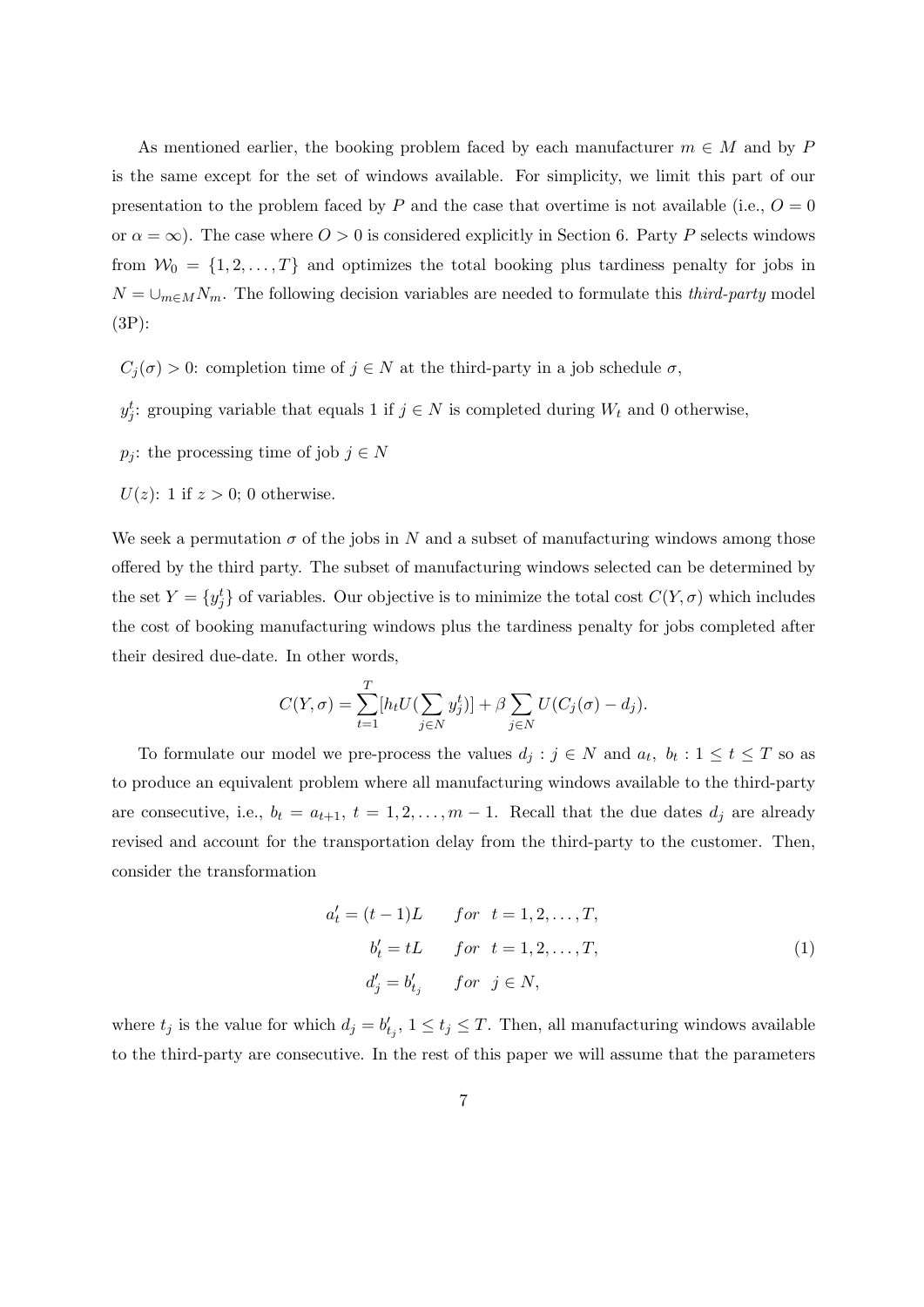$a_t$ ,  $b_t$  for  $t = 1, 2, ..., T$  and  $d_j$  for  $j \in N$  already satisfy (1).

 $s.t.$ 

$$
(3P) \quad Min \quad \sum_{t=1}^{T} h_t \max_{j \in N} y_j^t + \beta \sum_{j \in N} \sum_{\substack{t_j \le t \le T \\ t_j : d_j = b_{t_j}}} y_j^t \tag{2}
$$

$$
\sum_{r=1}^{t} \sum_{j \in N} p_j y_j^r \le tL \qquad \qquad 1 \le t \le T \tag{3}
$$

$$
\sum_{t=1}^{T} y_j^t = 1 \qquad \qquad j \in N \tag{4}
$$

$$
y_j^t \in \{0, 1\} \qquad j \in N, \quad 1 \le t \le T. \tag{5}
$$

Objective (2) includes the booking and tardiness costs respectively in the 2 summation terms. By definition, only one of the variables  $y_j^t: 1 \le t \le T$  equals 1, job j completes within  $W_t$  and cost  $h_t$  is paid to book window  $W_t$ . The second term of (2) adds a penalty  $\beta$  for every tardy job. Constraints (3) state that the total processing time of jobs completed during windows  $W_1, W_2, \ldots, W_t$  does not exceed the available capacity of these windows. Equations (4) ensure that every job is completed in some window. In the above formulation is accurate only if we assume that  $\max_j p_j \leq L$ . This condition ensures that at least one job completes in every manufacturing window among those booked. Otherwise, one large job may consume a window  $W_{t_0}$  entirely and complete in a subsequent window. In this case the term  $\sum_{t=1}^{T} h_t \max_{j \in N} y_j^t$ would not add the cost  $h_{t_0}$  associated with  $W_{t_0}$ . Resolving this peculiarity complicates the presentation of (3P) and is unnecessary for our purposes. Our solution algorithms however are not affected by this peculiarity.

# 3 Preliminary Results

In this section we present several structural properties of optimal solutions for problem (3P).

**Property 1** There exists an optimal set of windows  $W^*$  for (3P) that utilizes  $w = \lceil \frac{\sum_j p_j}{L} \rceil$  $\frac{\ell j\ ^{FJ}}{L}\Big]$ windows such that the following properties hold:

i) There exists a critical window W<sub>c</sub> with booking cost  $h_c = h_P$  such that windows  $W_1, \ldots, W_{c-1}$ are also booked.

ii) All windows in  $W^*$  following  $W_c$  have booking cost h.

iii) All windows in  $W^*$  except possibly the last are fully utilized (i.e., the total workload assigned to these windows equals L).

iv) Non-tardy jobs are scheduled in EDD order and precede all tardy jobs.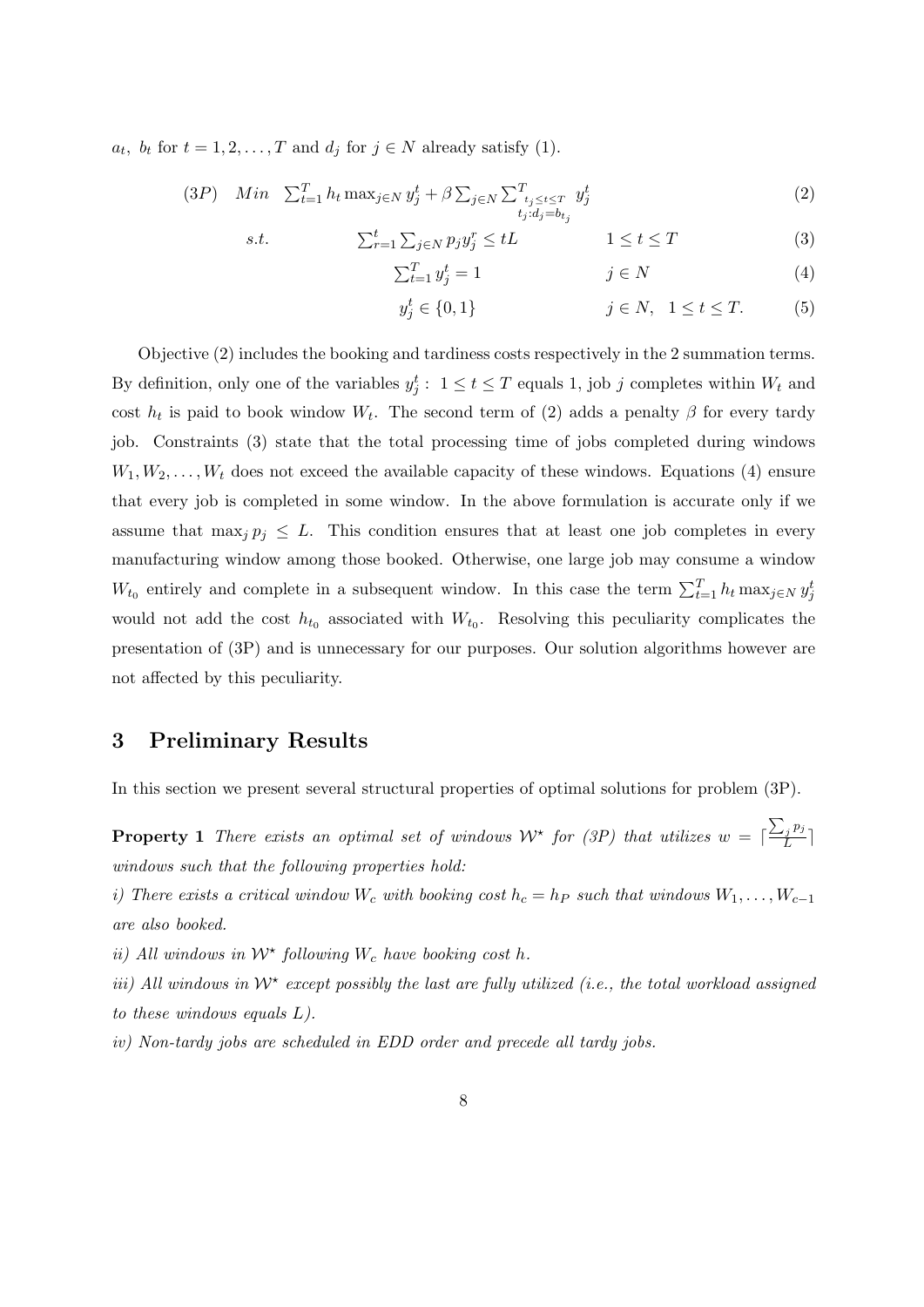Properties i-iii follow from straightforward interchange arguments and are given without proof. Property iv results from the mechanics of an algorithm by Moore and Hodgson [12] that solves the single machine problem  $1|d_i| \sum_i U_i$  of minimizing the number of tardy jobs; see [13] for the 3-field notation for scheduling problems. For a given collection of windows  $W$ , problem (3P) is equivalent to  $1|d_i|\sum_i U_i$  because transformations (1) render (3P) equivalent to a single processor and hence Property iv holds. Algorithm MH will be used repeatedly and is presented next.

#### Algorithm MH (Moore, 1968)

- 1. Order jobs in N in the earliest due-date (EDD) order; let  $\mathcal L$  be the resulting ordered set.
- 2. Schedule the first job in  $\mathcal{L}$ , say j, next to the last non-tardy job in  $N \mathcal{L}$ . Let  $C_j$  be the resulting completion time and set  $\mathcal{L} := \mathcal{L} - \{j\}.$
- 3. If  $C_j > d_j$  then select a non-tardy job in  $N \mathcal{L}$  with longest processing time, say j<sub>0</sub>, declare it tardy and schedule it last.
- 4. If  $\mathcal{L} \neq \emptyset$  then goto step 2.

Algorithm MH takes  $\mathcal{O}(|N| \log |N|)$  time due to the ordering in step 1. Whenever the currently scheduled job becomes tardy, the longest preceding job is made tardy in step 3 so as to allow as many of the jobs left in  $\mathcal L$  to complete on-time. When the jobs to be scheduled are specified, it is convenient to use the following notation:

- $MH(W)$  the schedule produced when MH is applied to the single machine problem associated with the collection  $\mathcal W$  of windows.
- $Z(\mathcal{W})$  the total booking plus tardiness penalty cost corresponding to schedule MH(W).

The following structural property holds for (3P).

**Proposition 1** There exists an optimal solution for (3P) where the optimal tardy set  $T^*$  is  $T^* \supseteq T_{MH}$ , where  $T_{MH}$  is the tardy set in  $MH({1, 2, ..., w}).$ 

**Proof:** Consider an optimal schedule  $\sigma^*$  for (3P) with associated tardy set  $T^*$  such that  $T_{MH}$  $T^* \neq \emptyset$ . Let  $j_0 \in T_{MH} - T^*$  be a job with smallest due date  $d_0$  - break ties with largest processing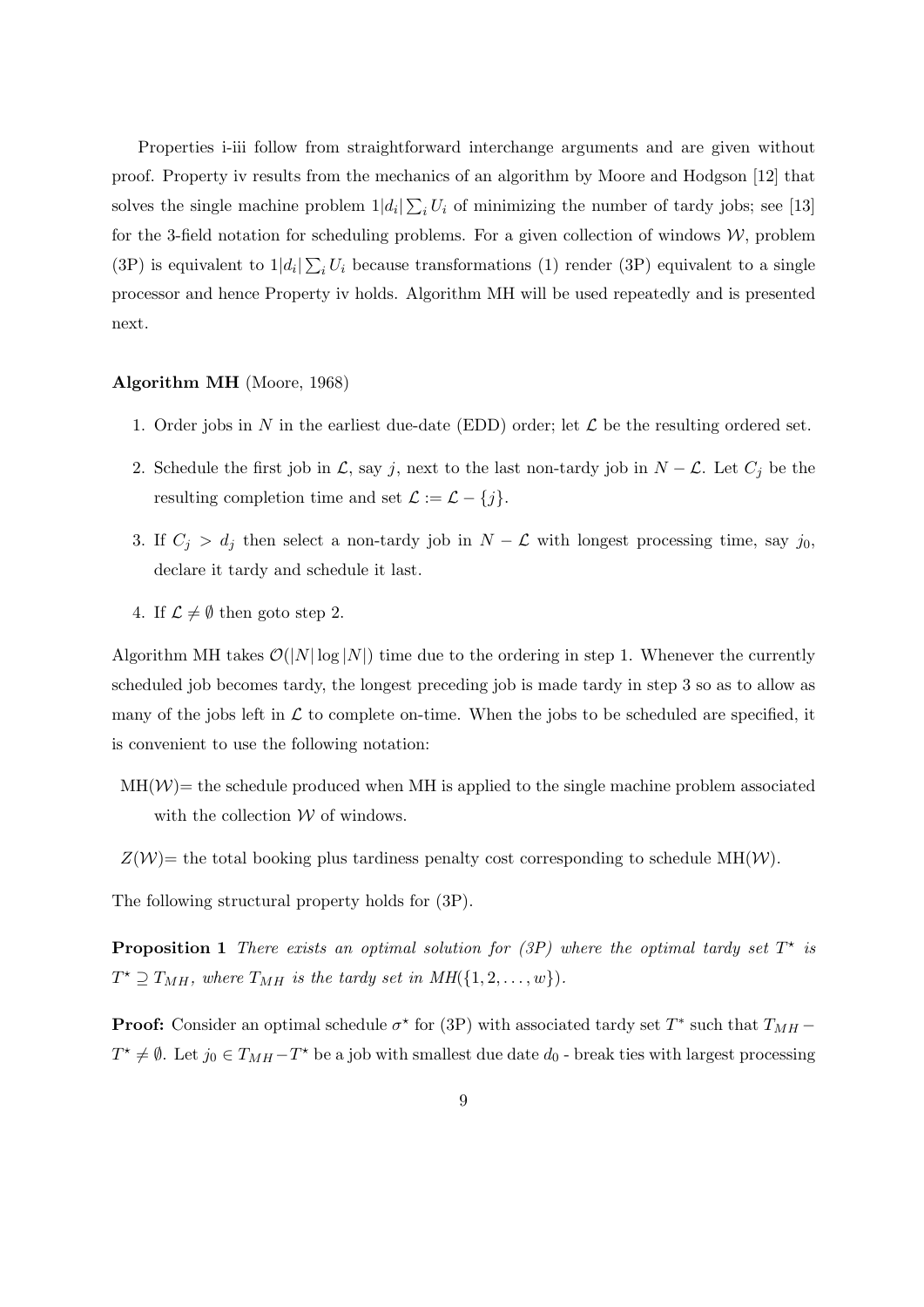time  $p_0$ . Suppose that  $j_0$  is the *l*-th job identified as tardy by algorithm MH( $\{1, 2, \ldots, w\}$ ) and  $d_0$  the associated due date of the job  $j_0$  in step 3 (i.e.  $C_j > d$ ). Since algorithm MH finds the minimum number of tardy jobs, the fact that  $j_0$  is nontardy in  $\sigma^*$  and  $j_0$  has the smallest due-date among jobs in  $T_{MH} - T^*$ , there must exist job  $j'_0 \in T^* - T_{MH}$  with processing time  $p'_0 \leq p_0$  and due-date  $d'_0 \leq d$ . We will interchange the positions of jobs  $j_0$ ,  $j'_0$  in  $\sigma^*$  and show that the resulting schedule  $\sigma$  has total cost no more than the cost of  $\sigma^*$ .

Indeed, after the interchange, in  $\sigma$  job  $j_0$  completes at the same time as  $j'_0$  completes in  $\sigma^*$ . Since  $j'_0$  is tardy in  $\sigma^*$  and  $d'_0 \leq d_0$  we conclude that job  $j_0$  must be tardy in  $\sigma$ . On the other hand, observe that when  $j_0$  became tardy in  $\text{MH}(\{1, 2, \ldots, w\})$ , job  $j'_0$  was non-tardy because  $j'_0 \notin T_{MH}$ . Also,  $d'_0 \leq d_0$ . Therefore, when jobs in  $N - T_{MH}$  (and hence job  $j'_0$ ) are scheduled in EDD order in  $\sigma^*$ , none becomes tardy. Then, in  $\sigma$  all jobs  $j \in N - (T_{MH} \cap T^*) - \{j_0\}$  with due-date  $d_j \leq d_0$  and processing time  $p_j \leq p'_0$  are nontardy. Therefore,  $j'_0$  is nontardy in  $\sigma$  but  $j_0$  is not which implies that, after the interchange the number of tardy jobs in  $\sigma$  is no greater than the number of tardy jobs in  $\sigma^*$ . Therefore, the total tardiness cost of  $\sigma$  is no more than that of  $\sigma^*$ . Moreover, interchanging  $j_0, j'_0$  does not affect the booking cost. Hence, the total (booking plus tardiness) cost of  $\sigma$  is no worse than that of  $\sigma^*$ . Repeating this argument for all jobs in  $T_{MH} - T^*$  yields the result. This completes the proof of the proposition.  $\Box$ 

# 4 Optimal Capacity Booking

In this section we develop a polynomial time algorithm called *Regular* for (3P). In this problem overtime is prohibited either because it is not available, or because its cost is too high. The solution to (3P) is a building block for the case where overtime is available at the end of a regular production day.

Algorithm Regular starts with a collection  $W(0)$  of windows and proceeds with pair wise exchanges that increase the number of non-tardy jobs but at the same time increase the total booking cost. Exchanges are made so as to identify the critical window  $W_c$ ; i.e., the last window that has booking cost  $h_P$ . Then, Properties i-iii specify an optimal set of windows.

Consider the sets

$$
\mathcal{W}_R = \{t | h_t = h\}, \quad and \quad \mathcal{W}_P = \{t | h_t = h_P\}.
$$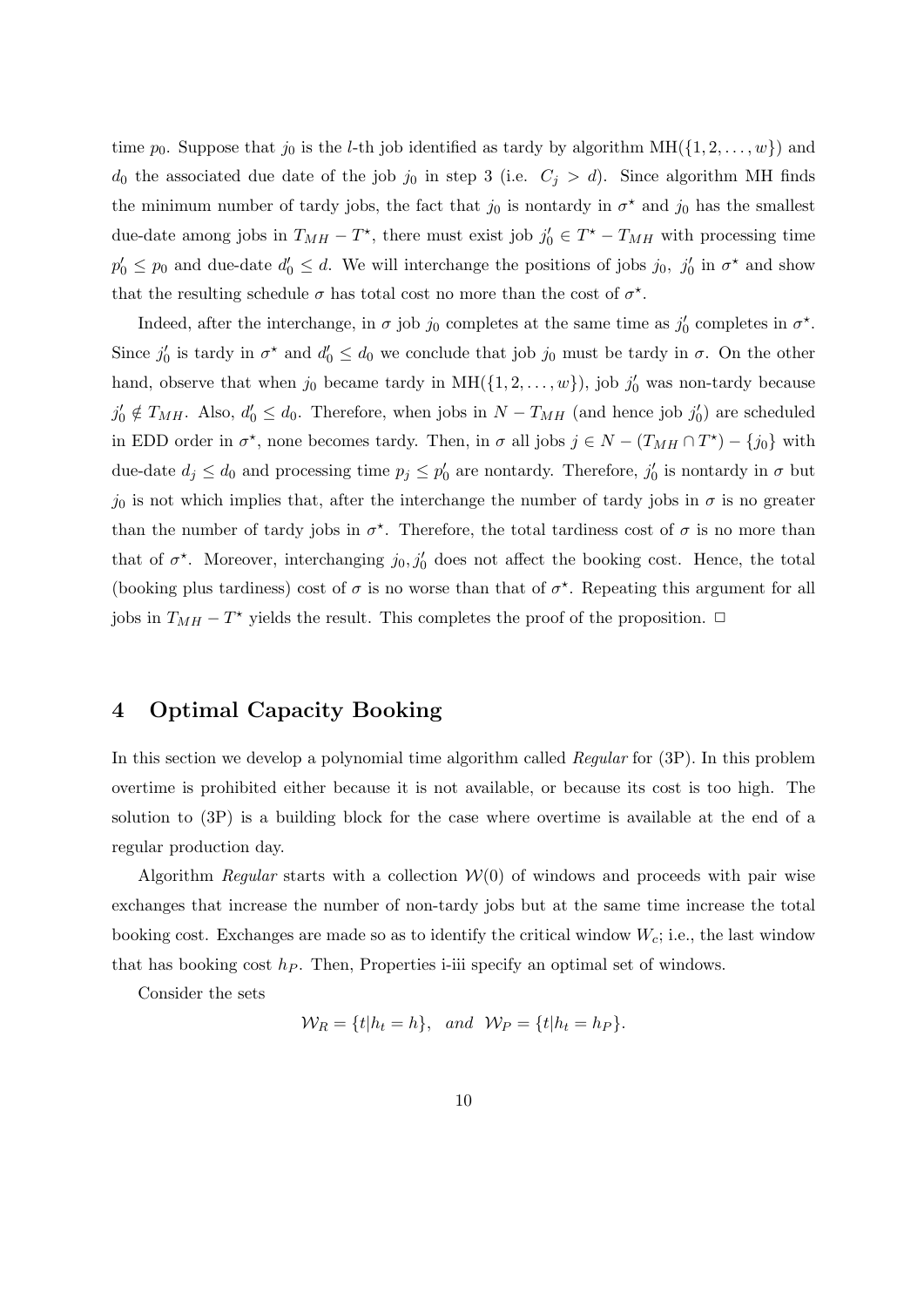Let  $W^*$  be an optimal solution for (3P). The number of windows in  $W^* \cap W_P$  cannot exceed  $l_P = |\mathcal{W}_P \cap \{1, 2, ..., w\}|$  because then earlier and cheaper windows in  $\mathcal{W}_R$  could replace later more expensive windows in  $W^*$ . Similarly, the number of regular windows in  $W^*$  that start after window  $W_w$  cannot exceed  $l_R = |\mathcal{W}_R \cap \{w+1, w+2, \ldots, T\}|$ . Let

$$
\mathcal{W}_P \cap \{1, 2, \ldots, w\} = \{\tilde{t}_1, \ldots, \tilde{t}_{l_P}\}
$$

ordered in increasing order of start times of the corresponding manufacturing windows, and

$$
\mathcal{W}_R \cap \{w+1,\ldots,T\} = \{\hat{t}_1,\ldots,\hat{t}_{l_R}\}
$$

ordered in decreasing order of start times of the corresponding windows. Note that,

$$
\tilde{t}_1 < \tilde{t}_2 < \ldots < \tilde{t}_{l_P} < \hat{t}_{l_R} < \hat{t}_{l_R-1} < \ldots < \hat{t}_1.
$$

Let  $W(0)$  be the collection of the w earliest windows in  $W_R$ . If  $w_R < w$ , then  $W(0)$  includes the earliest  $w - w_R$  windows in  $W_P$ . Using  $W(0)$ , define the collections

$$
\mathcal{W}(r) = \mathcal{W}(0) + \{\tilde{t}_1, \tilde{t}_2, \dots, \tilde{t}_r\} - \{\hat{t}_1, \hat{t}_2, \dots, \hat{t}_r\} \quad \text{for} \quad r = 1, 2, \dots, l = \min\{l_R, l_P\}.
$$

Properties i-iii suggest that one of the collections  $W(0), W(1), \ldots, W(l)$  solves (3P) optimally. The following algorithm produces an optimal solution for (3P) without necessarily checking all of these collections.

#### Algorithm Regular

**Input :** Collections  $W_R$  and  $W_P$ , job set N and booking costs  $h_t$  :  $1 \le t \le T$ **Output :** Optimal collection  $W^*$  and schedule  $\sigma^*$  for (3P) Begin

[1] Identify sets  $W(0)$ ,  $\{\tilde{t}_1,\tilde{t}_2,\ldots,\tilde{t}_l\}$  and  $\{\hat{t}_1,\hat{t}_2,\ldots,\hat{t}_l\}$  and let  $r = 0$ ,  $W^* = W(0)$ 

- [2] Set  $r = r + 1$
- [3] If  $Z(\mathcal{W}(r)) \leq Z(\mathcal{W}^*)$  then  $\mathcal{W}^* = \mathcal{W}(r)$  and goto [2]

else  $\sigma^* = MH(W^*)$  and **Stop** 

#### End

The algorithm starts with  $W(0)$  and exchanges windows  $W_{\tilde{t}_r}$  and  $W_{\hat{t}_r}$  for  $r = 1, 2, ..., l$ . The first time such exchange is not profitable the algorithm reports the optimal collection  $\mathcal{W}^*$  and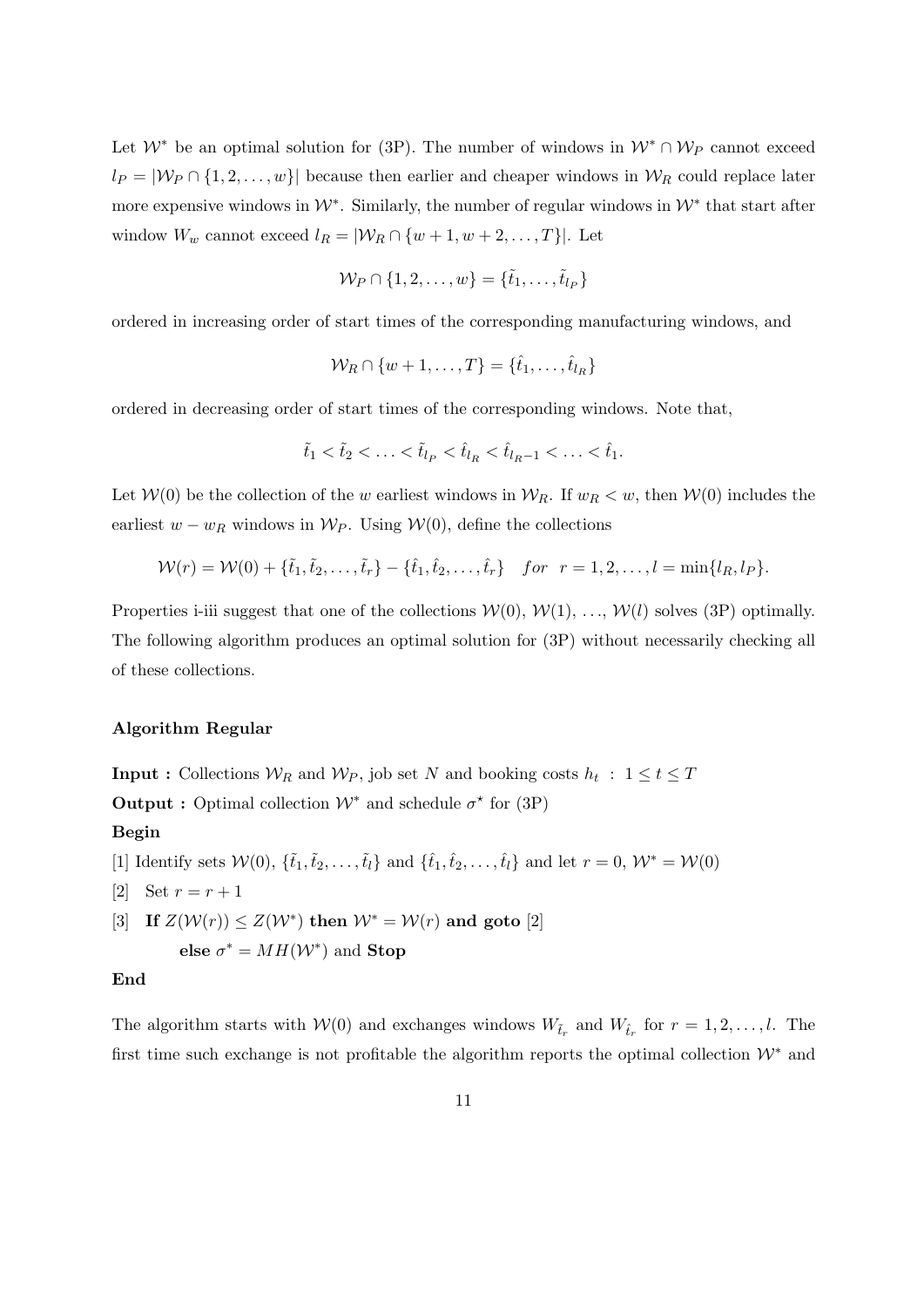schedule  $\sigma^*$  and terminates. The equality in the if-condition in line [3] ensures that a minimumcost schedule is found that has as many non-tardy jobs as possible. The computational effort spent on each iteration of Regular is dominated by the effort to compute  $Z(\mathcal{W}(r))$  in line [3]. This takes  $\mathcal{O}(n \log n)$  time because it involves an application of algorithm MH. The number of iterations does not exceed  $l \leq \min\{w, |\mathcal{W}_R|, |\mathcal{W}_P|\}$  because the search for schedules that satisfy properties i-iii terminates when we run out of unused peak or regular windows. Hence, the total effort required is no more than  $\mathcal{O}(\min\{n_R, n_P\}n \log n)$ .

In our next theorem we prove that Regular solves (3P) optimally. This means that the cost associated with the collections  $W(0), W(1), ..., W(s) = W^*$  is non-increasing (for some  $0 \leq s \leq l$  and that the collections  $\mathcal{W}(s+1), \ldots, \mathcal{W}(l)$  have cost larger than  $Z(\mathcal{W}^*)$ . We need the following lemma. Let  $E_r$  be the set of non-tardy jobs in schedule MH( $\mathcal{W}(r)$ ) and  $\tau(\mathcal{W}(r))$ the number of tardy jobs,  $r = 0, 1, \ldots, l$ . Then,

**Lemma 1** The following properties hold for collections  $W(r)$ ,  $r = 0, 1, \ldots, l$ . i)  $E_1 \subseteq E_2 \subseteq \ldots \subseteq E_l$ , and ii)  $2\tau(\mathcal{W}(r)) \leq \tau(\mathcal{W}(r-1)) + \tau(\mathcal{W}(r+1))$  for  $r = 1, ..., l-1$ .

**Proof:** To prove i) notice that for  $r = 1, \ldots, l$  we have  $W(r) = W(r - 1) + {\tilde{t}}_r - {\tilde{t}}_r$ . Moreover, every window with index in  $\{\hat{t}_1, \hat{t}_2, \dots, \hat{t}_l\}$  starts later than any window with index in  $\{\tilde{t}_1, \tilde{t}_2, \ldots, \tilde{t}_l\}$ . Therefore,  $W_{\tilde{t}_r}$  starts before  $W_{\hat{t}_r}$  and hence all non-tardy jobs in schedule MH( $W(r-1)$ ) remain nontardy in MH( $W(r)$ ), i.e.,  $E_{r-1} \subseteq E_r$  for  $r = 1, \ldots, l$ . This establishes part i).

To prove part ii) we will first show that

$$
|E_{r+1} - E_r| \leq |E_r - E_{r-1}|.
$$

Consider the collections  $W(r-1)$  and  $W(r)$  and the associated sets of nontardy jobs  $E_{r-1}$ and  $E_r$  found by MH( $W(r-1)$ ) and MH( $W(r)$ ) respectively. According to the mechanics of algorithm MH, in schedule MH( $W(r)$ ) the nontardy jobs in  $A_r^E = E_r - E_{r-1}$  are chosen from set  $A_r = \{j \in N - E_{r-1} : d_j \ge b_{\tilde{t}_r}\}\$ and  $A_r^E$  has maximum cardinality among subsets of  $A_r$  such that the jobs in  $E_{r-1} + A_r^E$  are nontardy when booking the windows in  $W(r)$ . Similarly, In schedule  $MH(\mathcal{W}(r+1))$  the nontardy jobs in  $A_{r+1}^E = E_{r+1} - E_r$  are chosen from  $A_{r+1} = \{j \in N - E_r : d_j \ge b_{\tilde{t}_{r+1}}\}$  and  $A_{r+1}^E$  has maximum cardinality among subsets of  $A_{r+1}$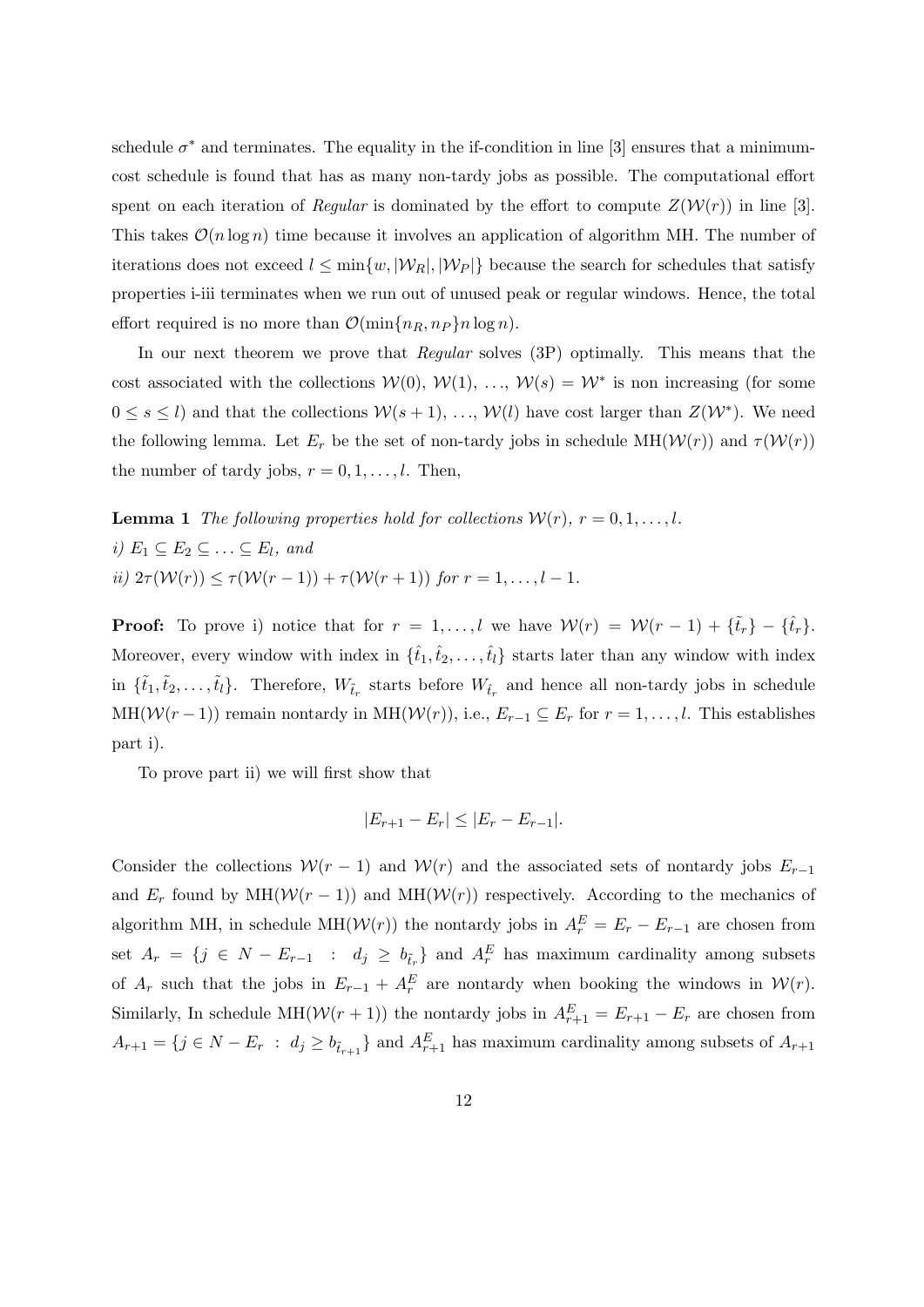such that the jobs in  $E_r + A_{r+1}^E$  are nontardy when using the windows in  $W(r + 1)$ . Note that  $\tilde{t}_r < \tilde{t}_{r+1}$  implies  $b_{\tilde{t}_r} < b_{\tilde{t}_{r+1}}$  and therefore  $A_{r+1} \subseteq A_r$ . Then, the maximality of  $A_r^E$  implies

$$
|A_r^E| \ge |A_{r+1}^E|
$$
  
\n
$$
|E_r - E_{r-1}| \ge |E_{r+1} - E_r|
$$
  
\n
$$
[|N| - \tau(W(r))] - [|N| - \tau(W(r-1))] \ge [|N| - \tau(W(r+1))] - [|N| - \tau(W(r))]
$$
  
\n
$$
\tau(W(r)) - \tau(W(r-1)) \le \tau(W(r+1)) - \tau(W(r))
$$

which yields ii). This completes the proof of the lemma.  $\Box$ 

Theorem 1 Algorithm Regular correctly solves (3P)

**Proof:** Regular terminates in line [4] when  $Z(\mathcal{W}(s)) > Z(\mathcal{W}^*)$  for some  $1 \leq s \leq l$ . We first consider the special case where  $W^* = \{1, 2, ..., w\}$ . The remaining cases will be examined subsequently. In this special case  $W^*$  consists of the w earliest windows and hence the number of tardy jobs is the smallest possible (see also Proposition 1). Collection  $W(0)$  on the other hand consists of the w cheapest windows with respect to booking cost. Moreover, both collections consist of precisely w windows and hence  $\mathcal{W}^*$  differs from  $\mathcal{W}(0)$  in precisely  $l_P = |\mathcal{W}_P \cap \{1, 2, ..., w\}|$ windows.

In this case, observe that for  $r > l_P$ , the booking cost of  $W(r)$  is greater than the booking cost of  $W(r-1)$  by precisely  $h_P - h$  units. This means that  $W(l_P)$  has smaller booking cost than  $W(r)$ for  $r > l_P$ . Also, Proposition 1 implies that the number of tardy jobs in  $W(l_P) = \{1, 2, ..., w\}$ is the smallest possible. On the other hand, the fact that  $\mathcal{W}^* = \{1, 2, ..., w\}$  means that  $Z(\mathcal{W}^*) = Z(\mathcal{W}(l_P)) \leq Z(\mathcal{W}(r))$  for  $r < l_P$ . Therefore, if  $\mathcal{W}^* = \{1, 2, ..., w\}$  we have

$$
Z(\mathcal{W}^*) = Z(\mathcal{W}(l_P)) \le Z(\mathcal{W}(r)) \quad for \ \ r \neq l_P,
$$

i.e.,  $W^*$  is optimal. The only other possibility is that *Regular* terminates after  $s < l$  successful verifications of the if-statement in line [3]. This case (i.e.,  $W^* = W(s)$ ) is considered next by showing

$$
Z(W(s)) < Z(W(r))
$$
 for  $r = 1, 2, ..., s - 1, s + 1, ..., l$ .

The first s visits of line [3] yield

$$
Z(\mathcal{W}(0)) \geq Z(\mathcal{W}(1)) \geq \ldots \geq Z(\mathcal{W}(s-1)) \geq Z(\mathcal{W}(s)).
$$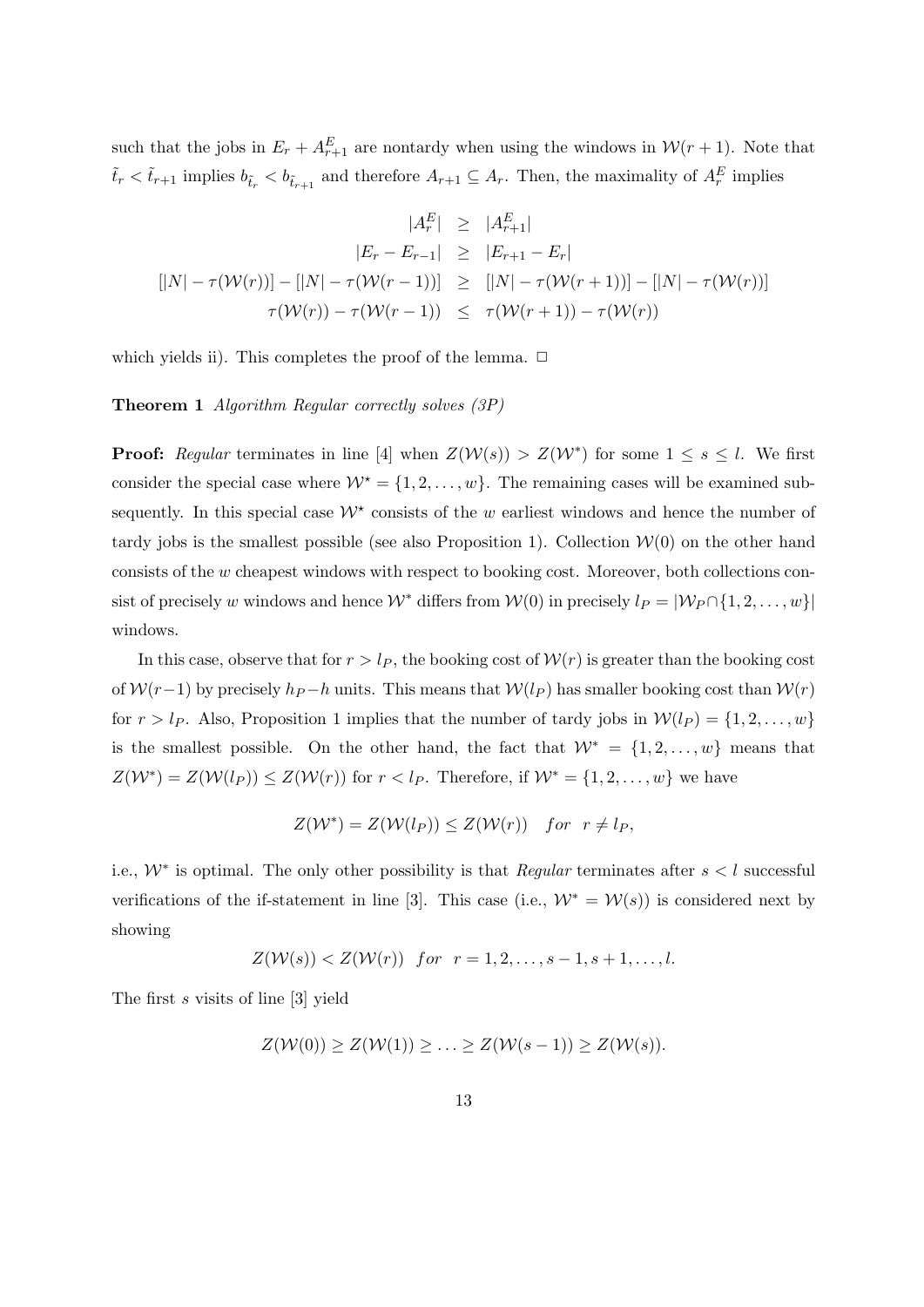In the  $(s + 1)$ -st visit of line [3] Regular terminates because  $Z(\mathcal{W}(s + 1)) > Z(\mathcal{W}(s))$ . It suffices to show that  $Z(\mathcal{W}(s+1)) \leq Z(\mathcal{W}(s+2)) \leq \ldots \leq Z(\mathcal{W}(l)).$  This is done iteratively starting with  $Z(\mathcal{W}(s+1)) \leq Z(\mathcal{W}(s+2))$ . Expanding this inequality we get

$$
\sum_{t \in \mathcal{W}(s+1)} h_t + \beta \tau(\mathcal{W}(s+1)) \leq \sum_{t \in \mathcal{W}(s+2)} h_t + \beta \tau(\mathcal{W}(s+2))
$$
  

$$
\beta[\tau(\mathcal{W}(s+1)) - \tau(\mathcal{W}(s+2))] \leq \sum_{t \in \mathcal{W}(s+2)} h_t - \sum_{t \in \mathcal{W}(s+1)} h_t = h_P - h.
$$
 (6)

Expanding  $Z(\mathcal{W}(s)) < Z(\mathcal{W}(s+1))$  in a similar fashion yields

$$
\beta[\tau(\mathcal{W}(s)) - \tau(\mathcal{W}(s+1))] \quad < \quad h_P - h. \tag{7}
$$

In light of  $(7)$ , to prove inequality  $(6)$  suffices to show

$$
\beta[\tau(\mathcal{W}(s+1))-\tau(\mathcal{W}(s+2))] \leq \beta[\tau(\mathcal{W}(s))-\tau(\mathcal{W}(s+1))].
$$

This holds for every  $s = 0, 1, \ldots, l - 2$  due to part ii) of Lemma 1. Hence,  $Z(\mathcal{W}(s + 1)) \leq$  $Z(\mathcal{W}(s+2))$ . Iteratively we establish that  $Z(\mathcal{W}(s)) < Z(\mathcal{W}(s+1)) \leq \ldots \leq Z(\mathcal{W}(l))$ . This completes the proof of the theorem.  $\Box$ 

## 5 Sharing the Savings

In this section we study the cooperative game  $(M, v)$ . We first show that this game is not *convex*. A game is said to be convex when

$$
\forall S, T \subseteq M, \quad v(S \cup T) + v(S \cap T) \ge v(S) + v(T).
$$

Indeed, consider instance with  $M = \{1, 2, 3\}$ ,  $N = \{1, 2, 3\}$ , each manufacturer owns a single job that has unit processing time,  $d_j = 9$  for  $j = 1, 2, 3, T = L = 3, h_1 = h_2 = 0, h_3 = 100, \rho = 1$  and  $\beta$  any positive number. Recall that the all parameters are rescaled so that the 3 manufacturing windows have no idle time between them (i.e., window  $t + 1$  starts at time  $a_{t+1} = b_t$ ). Before coordination manufacturers 1 and 2 incur no cost while manufacturer 3 incurs cost of 100. By construction, all jobs finish early. After coordination all 3 jobs are scheduled in window  $W_1$ . Consider the coalitions  $S = \{1,3\}$  and  $T = \{2,3\}$ . Then,  $v(T) = v(S) = 100$  because both release  $W_3$  thus earning refund savings of 100. The same is true for coalition  $S \cup T = \{1, 2, 3\}.$ However,  $v(S \cap T) = v({3}) = 0$  because manufacturer 3 cannot create savings all by himself.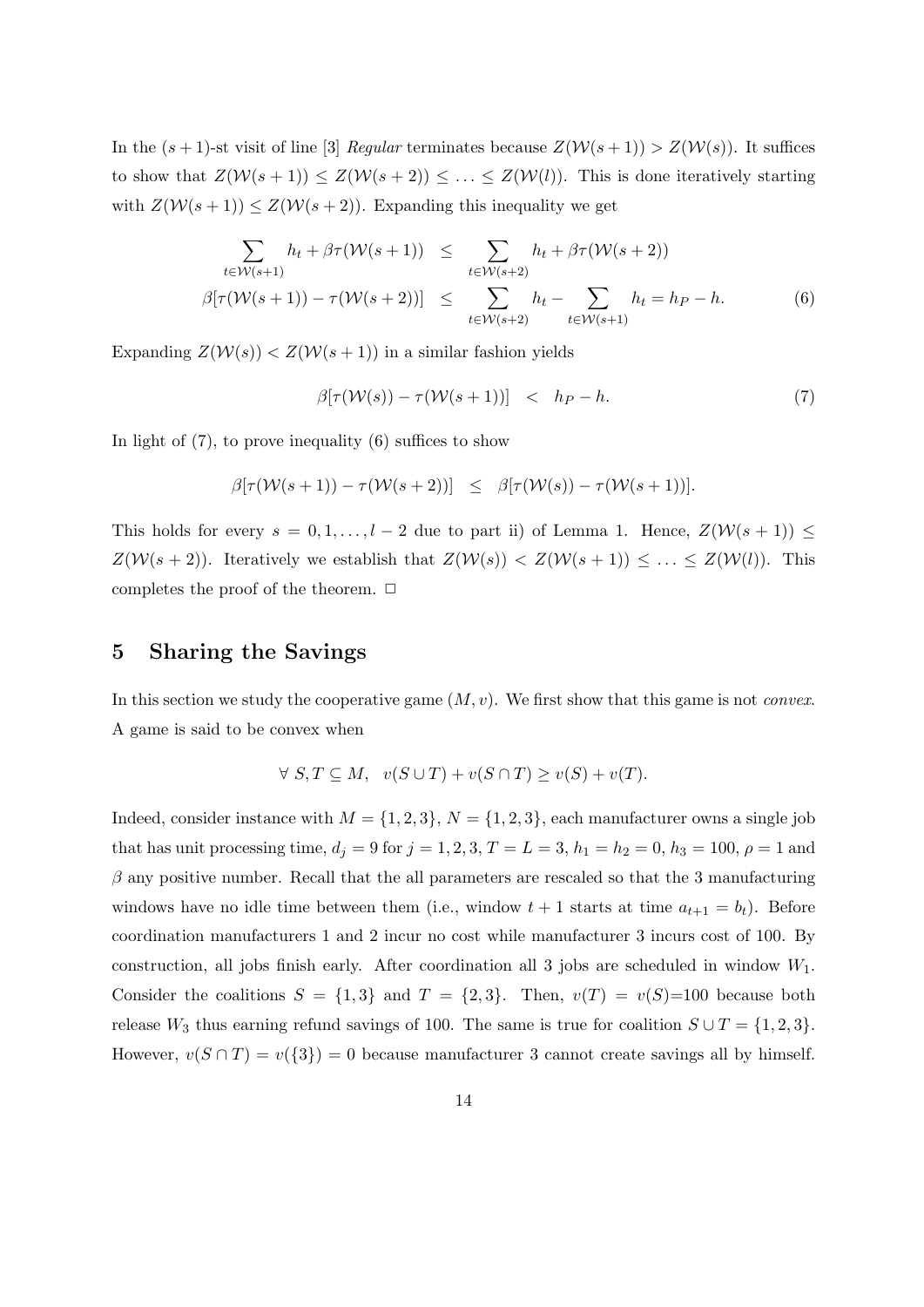Thus,  $v(S \cup T) + v(S \cap T) = 100 < 200 = v(S) + v(T)$ . This non convexity result leaves open the question of whether an allocation  $x_i : i \in M$  exists that satisfies the core (in)equalities. An empty core would render coordination hard to achieve because then some manufacturers would be better off to join more profitable coalitions than the grand coalition  $M$ . Fortunately, this is not the case. We prove this by first showing that game  $(M, v)$  is superadditive, i.e.,

$$
\forall S, T \subset M, \quad with \quad S \cap T = \emptyset, \quad v(S \cup T) \ge v(S) + v(T).
$$

To prove this we need the following notation:

- $\mathcal{W}_i^*$  = optimal subset of windows in  $\mathcal{W}_0 \bigcup_{m=1}^{i-1} \mathcal{W}_m$  booked by manufacturer *i* for jobs in  $N_i$ ,  $i \in M$ ,
- $W^{\star}(S)$  = optimal subset of windows in  $\cup_{i\in S}W_i^{\star}$  booked by members of the coalition S for jobs in  $\cup_{i\in S}N_i$ ,

 $\tau(W_i^{\star})$  = the number of tardy jobs when MH is applied to windows in  $W_i^{\star}$  for the job set  $N_i$ .

Note that by changing the set of windows available and the jobs to be scheduled algorithm Regular can be used to compute  $\mathcal{W}_i^*$ ,  $\mathcal{W}^*(S)$  and the associated optimal schedules. Then, the total savings obtained by a coalition S are

$$
v(S) = \sum_{i \in S} [\rho \sum_{t \in \mathcal{W}_i^{\star}} h_t + \beta \sum_{i \in S} \tau(\mathcal{W}_i^{\star})] - [\rho \sum_{t \in \mathcal{W}^{\star}(S)} h_t + \beta \tau(\mathcal{W}^{\star}(S))].
$$

Let us partition these savings into those due to reduction in tardiness penalties, say  $v_T(S)$ , and those due to savings in booking costs, say  $v_h(S)$ :

$$
v_T(S) = \beta \sum_{i \in S} \tau(W_i^*) - \beta \tau(W^*(S)), \quad v_h(S) = \sum_{i \in S} \sum_{t \in W_i^*} h_t - \sum_{t \in W^*(S)} h_t.
$$

Then,  $v(S) = \rho v_h(S) + v_T(S)$  for every  $S \subseteq M$ . We have the following results.

**Proposition 2** Games  $(M, v)$ ,  $(M, v_T)$  and  $(M, v_h)$  are superadditive.

**Proof:** Note that for every  $S, T \subseteq M$  with  $S \cap T = \emptyset$  we have

$$
\sum_{t \in \mathcal{W}^{\star}(S)} h_t + \sum_{t \in \mathcal{W}^{\star}(T)} h_t \le \sum_{t \in \mathcal{W}^{\star}(S \cup T)} h_t
$$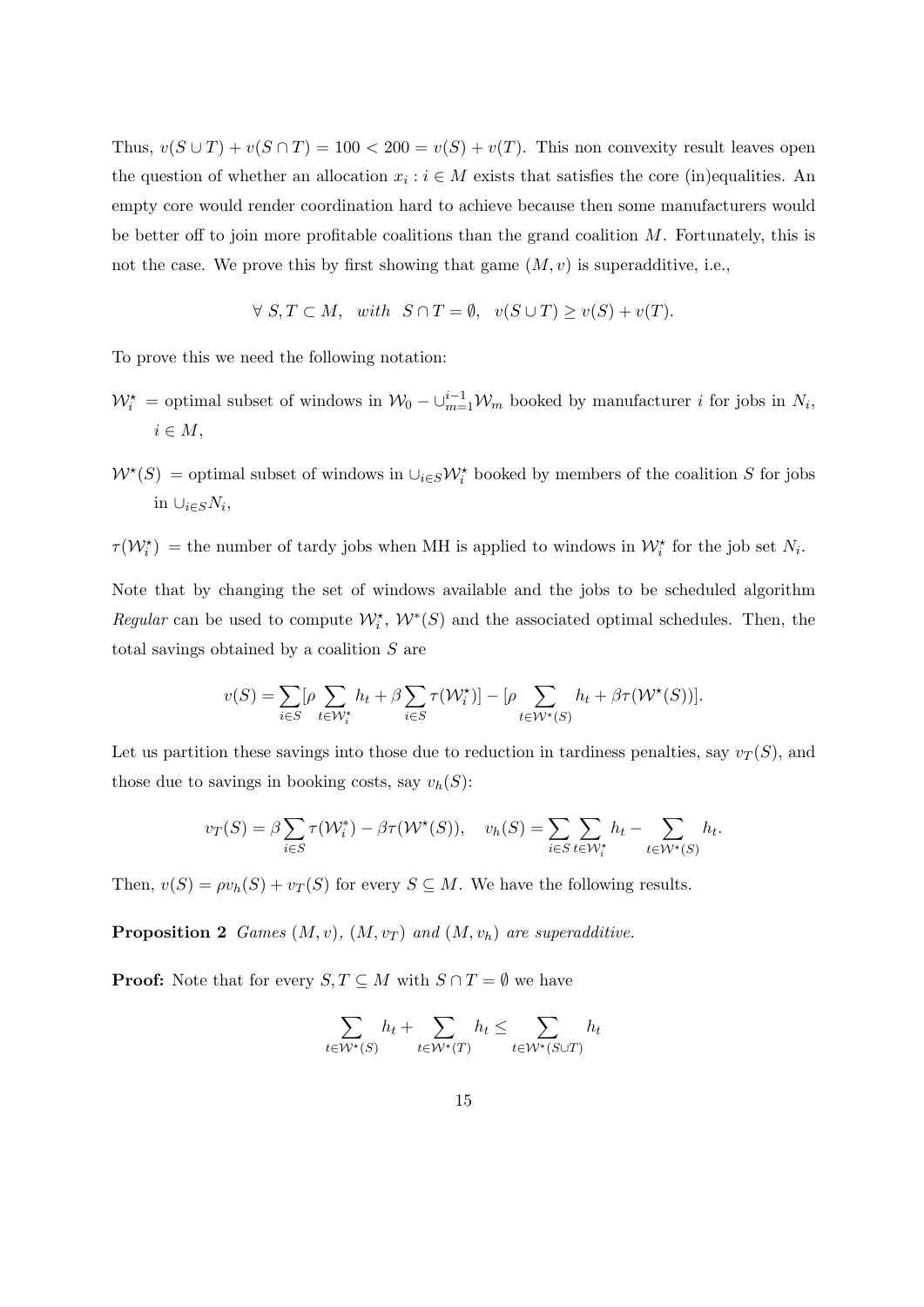because with respect to booking costs, cooperation amongst members of S means that the manufacturers in S reschedule their jobs so as to maximize their refunds due to windows in  $W^*(S)$  (and same holds for T). Therefore,  $W^*(S) \cup W^*(T) \subseteq \bigcup_{i \in S \cup T} \mathcal{W}_i^*$ . The latter inequality implies

$$
v_h(S \cup T) \ge v_h(S) + v_h(T), \tag{8}
$$

i.e.,  $(M, v_h)$  is superadditive. Similarly, observe that

$$
\tau(\mathcal{W}^{\star}(S \cup T)) \leq \tau(\mathcal{W}^{\star}(S)) + \tau(\mathcal{W}^{\star}(T)) \tag{9}
$$

because one can produce a feasible schedule  $\sigma_{S\cup T}$  for coalition  $S\cup T$  by concatenating the schedules  $MH(W^*(S))$  and  $MH(W^*(T))$  obtained by MH for coalitions S and T respectively. Therefore,

$$
v_T(S \cup T) = \beta \sum_{i \in S \cup T} \tau(W_i^*) - \beta \tau(W^*(S \cup T))
$$
  
\n
$$
\geq \beta \sum_{i \in S \cup T} \tau(W_i^*) - \beta \tau(W^*(S)) - \beta \tau(W^*(T)) \quad due \quad to \quad (9)
$$
  
\n
$$
= \beta \sum_{i \in S} \tau(W_i^*) - \beta \tau(W^*(S)) + \beta \sum_{i \in T} \tau(W_i^*) - \beta \tau(W^*(T))
$$
  
\n
$$
= v_T(S) + v_T(T), \qquad (10)
$$

i.e.,  $(M, v_T)$  is superadditive. Adding (8) and (10) yields that  $(M, v)$  is superadditive.  $\Box$ 

We now define a distribution for each of the games  $(M, v_T)$  and  $(M, v_h)$  which will be used to define a distribution for game  $(M, v)$ . Let  $[a, b] = \{a, a + 1, \ldots, b\}$ ,  $1 \le a \le b \le |M|$ . Then, the 2 distributions are defined as follows:

$$
x'_{i} = v_{h}([1, i]) - v_{h}([1, i - 1]), \quad and
$$
  

$$
x''_{i} = v_{T}([i, |M|]) - v_{T}([i + 1, |M|]) \text{ for } i \in M.
$$

**Proposition 3** Distributions  $\{x_i'\}_{i \in M}$  and  $\{x_i''\}_{i \in M}$  are in the core of the games  $(M, v_h)$  and  $(M, v_T)$  respectively.

**Proof:** We first prove the proposition for distribution  $\{x_i'\}_{i \in M}$ . The total savings  $v_h([1, i-1])$ obtained by coordinating the schedules of manufacturers in  $[1, i - 1]$  are no greater than the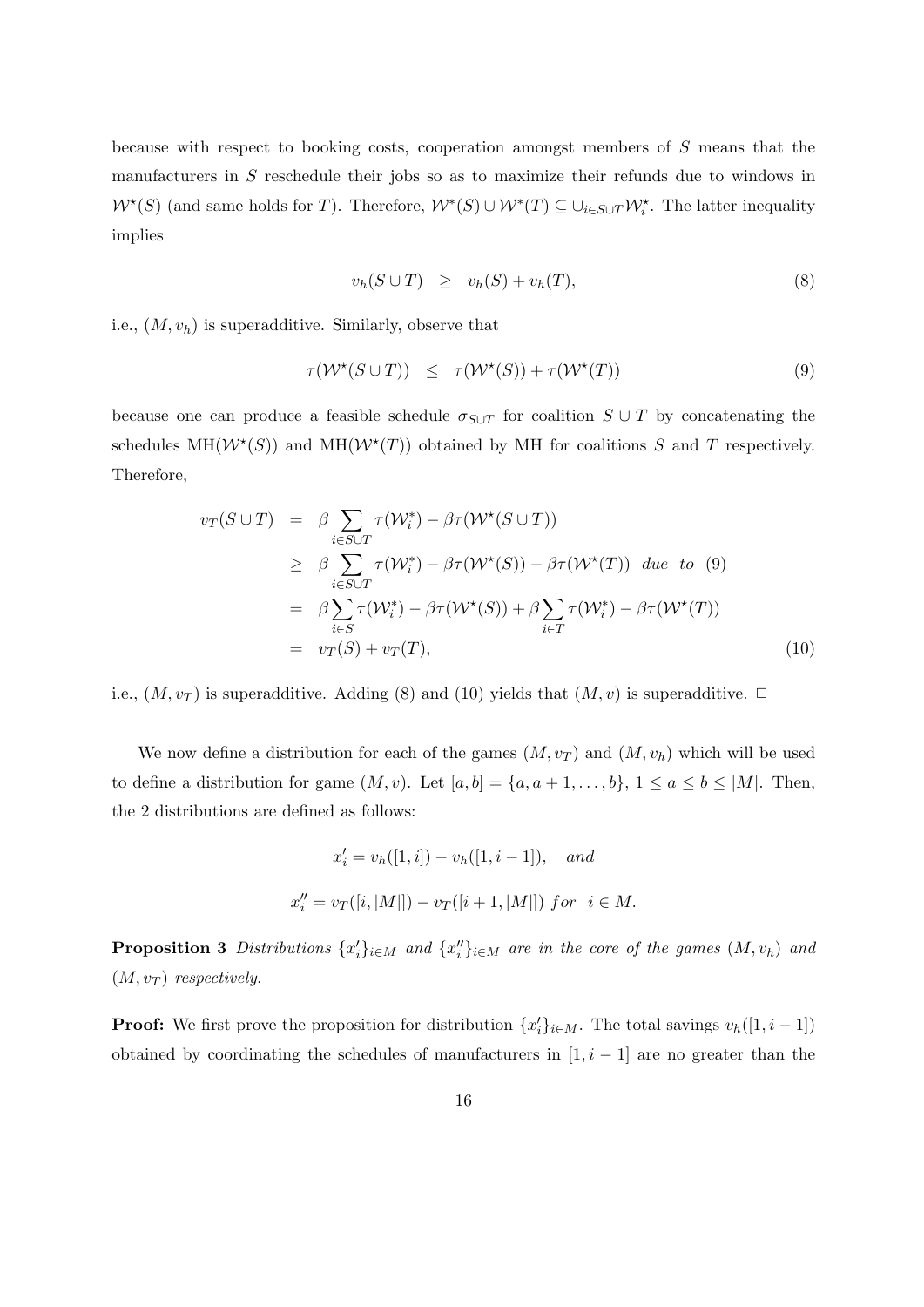savings for [1, i]. This is because we can always use an optimal schedule just for [1, i – 1] and assign player *i* his original windows (i.e.,  $\mathcal{W}_i^{\star}$ ) and schedule. However, letting player *i* use his original windows is not necessarily optimal for coalition [1, i]. Therefore  $v_h([1, i]) \ge v_h([1, i-1])$ or  $x'_i \geq 0$  for every  $i \in M$ .

Consider arbitrary coalition  $S \subseteq M$ . Without loss of generality we assume that  $S = [a, b]$ otherwise we can apply transformations (1) and restate the following argument as if players in S form a contiguous set  $[a, b]$ . Then, Proposition 2 is bound to hold. Note that

$$
\sum_{i \in S} x'_i = \sum_{i \in [a,b]} [v_T([1,i]) - v_T([1,i-1])] = v_h([1,b]) - v_h([1,a-1]).
$$

Then, for  $S_1 = [1, a-1]$  and  $T_1 = [a, b]$  Proposition 2 yields  $v_h([1, b]) - v_h([1, a-1]) \ge v_h([a, b]).$ Equivalently,  $\sum_{i\in S} x_i' \ge v_h(S)$  for every  $S \subseteq M$ . In particular, for  $a = 1$  and  $b = |M|$  the above equalty gives us  $\sum_{i\in M} x_i' = v_h([1, |M|]) - v_h(\emptyset) = v_h(M)$ . Therefore, all 3 core (in)equalities hold and  $\{x'_i\}_{i\in M}$  is in the core of  $(M, v_h)$ . A similar argument holds for  $\{x''_i\}_{i\in M}$ . This completes the proof of the proposition.  $\Box$ 

The above 2 distributions are very different in regards to the way they distribute savings amongst the players. Tardiness savings are achieved by reducing the number of tardy jobs. This is done by letting each coalition better utilize the windows of its earlier members (i.e. the manufacturers who are early in the FCFS order). Savings are obtained when some late comers schedule more of their jobs early by displacing jobs of some early takers. Then, the number of tardy jobs increases for early takers and decreases for late comers. If this difference is negative the number of tardy jobs for the coalition is smaller after coordination, and tardiness penalty savings are obtained. It is therefore reasonable to reward the early takers by awarding them the savings exclusively. This idea can be implemented using  $\{x''_i\}_{i\in M}$  where player i is awarded all the savings beyond  $v_T([i+1, |M|])$  as a reward for allowing players in  $[i+1, |M|]$  to compete for use of his windows. Contrary to this concept of "fairness", distribution  $\{x_i'\}_{i\in M}$  allocates all the savings beyond those obtained by members of  $[1, i-1]$  to player i, even though i contributes the least in achieving these benefits. Player  $i$ 's only contribution is to schedule some of his jobs earlier by displacing early takers, something that is definitely to his advantage with respect to customer service. We conclude that distribution  $\{x_i''\}_{i\in M}$  offers a reasonable way to share tardiness savings while  $\{x_i'\}_{i \in M}$  appears inappropriate.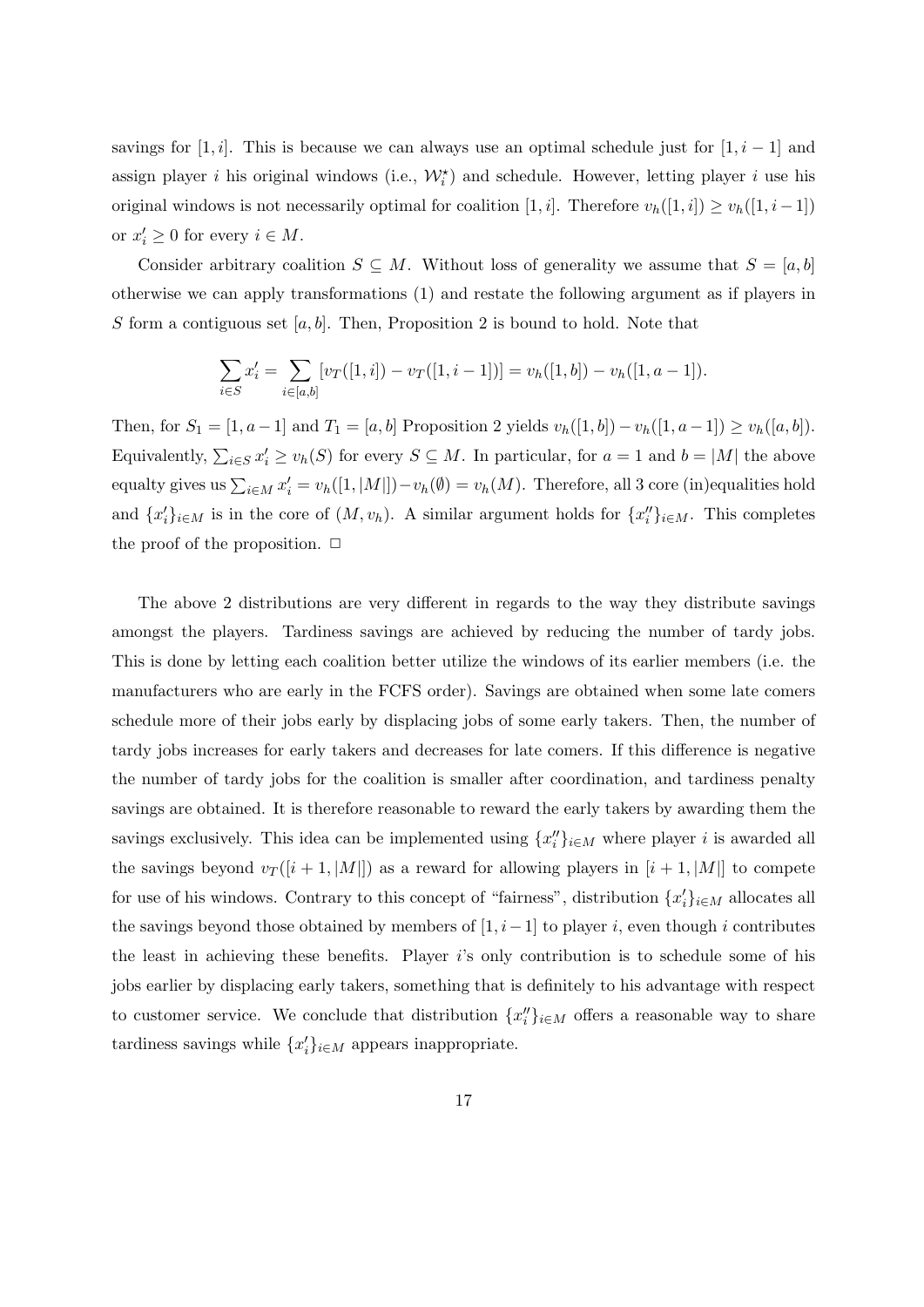On the other hand, late comers may want to obtain a larger portion of the refund savings because it is their own additional unused capacity that allows a coalition to release a window. Without them, the rest of the coalition does not have enough unused capacity to release a window. It is possible in this case, that the late comer will ask to keep the entire savings. This is sensible especially when early takers demand exclusivity for tardiness savings. Distribution  ${x'_{i}}_{i\in M}$  allocates all refund gains to the last player among [1, i]. To the contrary, distribution  ${x''_i}_{i\in M}$  allocates all savings to the first player among  $[i, |M|]$  even though his own unused capacity is not the one that makes the release possible. We conclude that distribution  $\{x''_i\}_{i\in M}$ is not a reasonable way to split booking cost savings while  $\{x''_i\}_{i\in M}$  is.

The above discussion suggests a hybrid allocation of savings that uses  $\{x'_i\}_{i\in M}$ ,  $\{x''_i\}_{i\in M}$ only for the respective savings for which they are sensible. Namely,

$$
x_i = \rho x_i' + x_i'' \text{ for } i \in M.
$$

**Theorem 2** Distribution  $\{x_i\}_{i \in M}$  is in the core of  $(M, v)$ .

**Proof:** The non negativity of  $x_i$  is implied by the nonnegativity of  $x'_i$ ,  $x''_i$  and the fact that  $\rho \geq 0$ . In Proposition 3 we saw that for any  $S = [a, b]$  we have  $\sum_{i \in S} x_i' \ge v_h(S)$  and  $\sum_{i \in S} x_i'' \ge v_T(S)$ because  $x_i'$ ,  $x_i''$  are in the core of the corresponding games. Therefore,

$$
\sum_{i \in S} x_i = \rho \sum_{i \in S} x'_i + \sum_{i \in S} x''_i \ge \rho v_h(S) + v_T(S) = v(S).
$$

When  $S = M$  the above holds as equality because it does so for each of the value functions  $v_h$ and  $v_T$ . This means that the core equations are satisfied and hence  $\{x_i\}_{i\in M}$  is in the core of  $(M, v)$ . This completes the proof of the theorem.  $\Box$ 

## 6 Optional Overtime Booking

In this section we extend problem (3P) to provide each manufacturer with the option to book overtime during manufacturing windows he already booked for regular production. The availability of overtime provides the opportunity to finish more jobs earlier thus reducing the number of tardy jobs. Also, it allows a manufacturer to utilize the necessary amount of overtime instead of booking a window and utilizing it partially. We assume that each unit of overtime costs  $\alpha$  dollars which is assumed to be more expensive than the regular hourly cost in a peak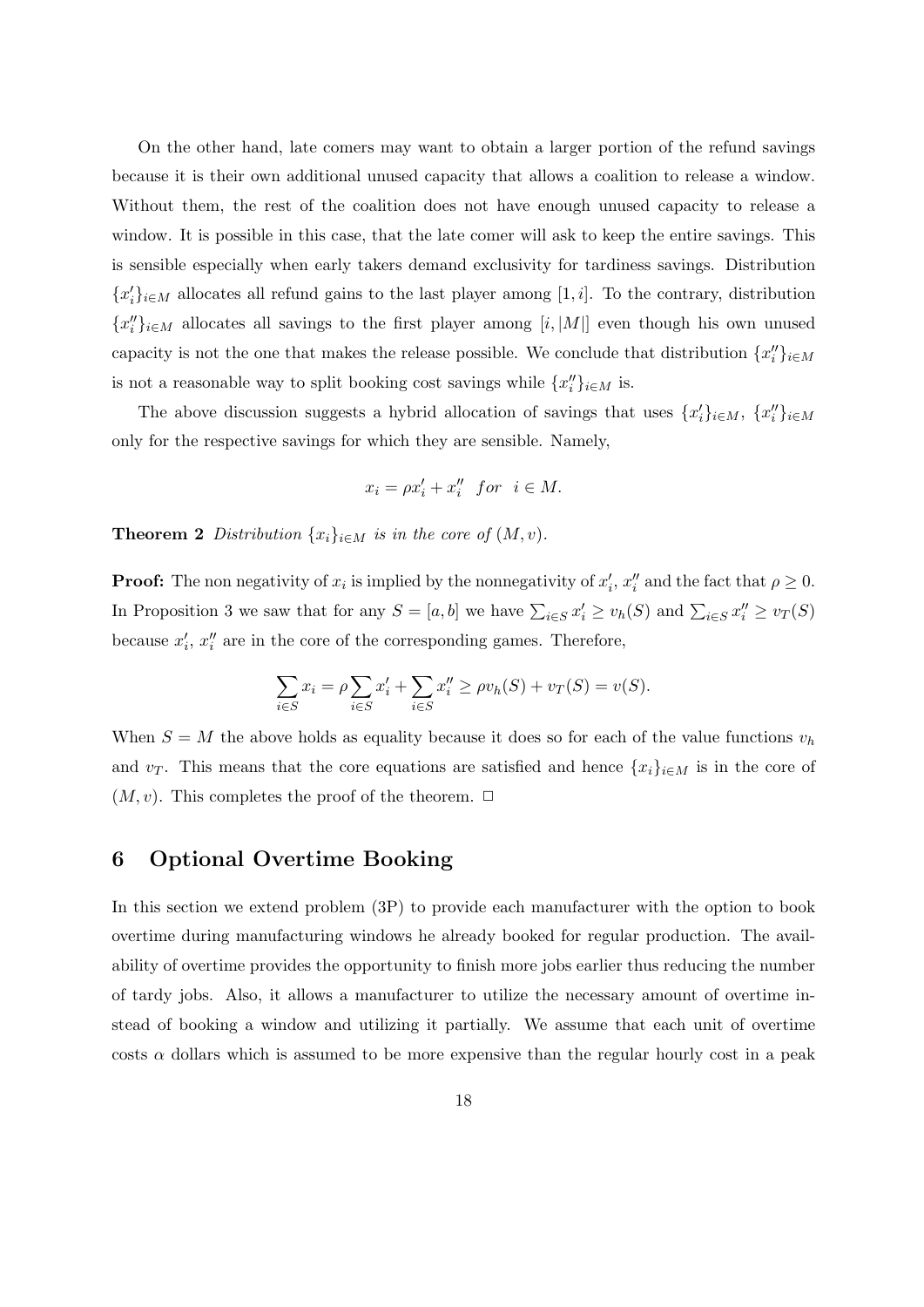window, i.e.,  $\alpha > h_P/L$ . This assumption captures the reality that overtime is significantly more expensive than regular production. We further assume that a fixed limit of  $O$  overtime hours is allowed each day, and that the amount  $O_t$  actually booked in window  $W_t$  is such that  $0 \leq O_t \leq O$ . Finally, we assume that the departure time for orders completed during  $W_t$  is  $b_t + O_t$ . All other operations follow the same protocol as in (3P). We refer to this problem as the third party problem with overtime or (3PO).

In what follows we develop a polynomial time algorithm for (3PO) and extend the coordination results presented in Section 5. Properties i-iv hold true even when the third-party offers overtime. The following additional property holds.

#### Property 2

v) There exists an optimal solution for (3PO) such that a critical window  $W_F$  utilizes overtime and all preceding ones have  $O_t = O$  for every  $t < F$ .

This is because of properties i-iii and the fact that it is always beneficial to utilize overtime earlier rather than later. The following important lemma narrows down the candidate windows for  $W_F$  and highlights a relationship between optimal solutions for (3P) and (3PO).

**Lemma 2** Let  $W^*$  be the collection of windows booked by Regular. Then, there exists an optimal collection  $\mathcal{W}_O^*$  for (3PO) such that

$$
\begin{cases} \mathcal{W}_O^* \cap \mathcal{W}_P \subseteq \mathcal{W}^* \cap \mathcal{W}_P & \text{if } \sum_{t \in \mathcal{W}_O^*} O_t \ge \frac{h_P}{\alpha} \\ \mathcal{W}_O^* \cap \mathcal{W}_P \subseteq \mathcal{W}^* \cap \mathcal{W}_P + \{k\} & \text{otherwise,} \end{cases}
$$

where  $W_k$  is the earliest peak window not in  $\mathcal{W}^*$ .

Lemma 2 implies that the last peak window used in  $\mathcal{W}_{O}^*$  starts no later than the last peak window in  $W^*$  except possibly when  $\sum_{t\in\mathcal{W}^*_{\mathcal{O}}} O_t < \frac{h_P}{\alpha}$ . Proofs of the results presented in this section are provided in the appendix. In what follows we assume that an optimal collection  $W_O^*$  has been determined and one needs to construct an optimal schedule  $\sigma_O^*$ . The following 2 schedules facilitate this construction.

- $\sigma_R$ : Optimal schedule when no overtime is used and  $\text{MH}(\mathcal{W}_O^*)$  is found assuming that the last window in  $\mathcal{W}_O^*$  has unlimited capacity.
- $\sigma_O$ : Optimal schedule when the overtime of each window in  $\mathcal{W}_O^*$  is fully utilized before allocating work to the following window.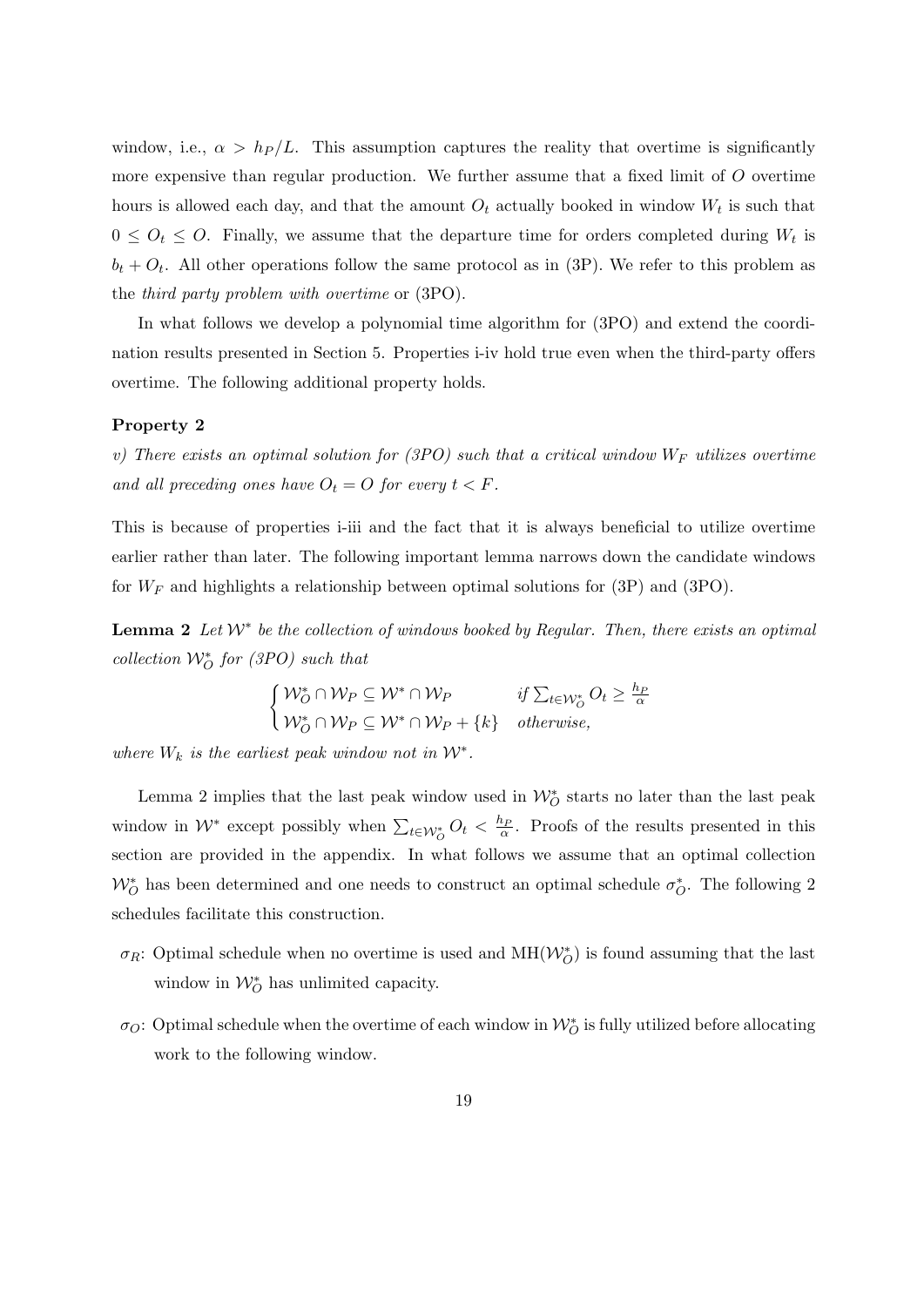Note that when no overtime is used in the windows of  $\mathcal{W}_{O}^*$ , we may need additional capacity to process all workload. This is the reason for allowing unlimited capacity in the last window of  $W_O^*$  in  $\sigma_R$ . Let  $T_R$  and  $E_R$  be the set of tardy and non-tardy jobs in  $\sigma_R$  respectively. Similarly, let  $T_O$  and  $E_O$  be the corresponding sets in  $\sigma_O$  and  $T^*$ ,  $E^*$  the corresponding sets in  $\sigma_O^*$ . The next 2 results are important for the identification of  $T^*$  which in turn is key in finding  $\mathcal{W}_O^*$ .

# Lemma 3  $T_O \subseteq T^* \subseteq T_R$

In light of Lemma 3 finding  $T^*$  is equivalent to identifying jobs in  $T_R - T_O$  that must be processed early in  $\sigma_O^*$ . Suppose that the SPT order of  $T_R - T_O$  is

$$
T_R - T_O = \{J_{i_1}, J_{i_2}, \dots, J_{i_r}\}
$$

and

$$
E^* = E_R + E \quad where \quad E \subseteq T_R - T_O.
$$

The following lemma indicates that  $T^*$  consists of the first few jobs in the ordered set  $\{J_{i_1}, J_{i_2}, \ldots, J_{i_r}\}$ .

**Lemma 4** Suppose that  $T_R - T_O = \{J_{i_1}, J_{i_2}, \ldots, J_{i_r}\}$ . If  $J_{i_{k+1}} \in E^*$  then  $J_{i_k} \in E^*$  for  $1 \leq k < r$ .

We can now present an optimal algorithm for  $(3PO)$ . The algorithm examines all possible schedules  $W_{f,F}$  that satisfy properties i and ii, where f denotes the number of peak windows and F the number of windows where overtime is used. Number F cannot exceed  $w = \lceil \frac{\sum_i p_i}{L} \rceil$  $\frac{u^{i}}{L}$ . These 2 numbers together with properties i and ii completely specify the collection  $W_{F,f}$ . Then, algorithm *Overtime* identifies the optimal nontardy set  $E^* = E_R + E$  for  $E \subseteq \{J_{i_1}, J_{i_2}, \ldots, J_{i_r}\}.$ 

#### Algorithm Overtime

**Input :** Collections  $W_R$  and  $W_P$ , associated booking/overtime costs and values  $\alpha, \beta$ Output : Optimal collection  $\mathcal{W}_{O}^*$  and schedule  $\sigma_O^*$ 

#### Begin

[1] Aplly *Regular* to find  $\mathcal{W}^*, E_R, T_R$ Aplly Regular to  $\{1, 2, ..., w\}$  when each window has length  $L + O$ ; let  $T_O$  be the tardy set Order  $T := T_R - T_O = \{\{J_{i_1}, J_{i_2}, \dots, J_{i_r}\}\}\$ in SPT order Let  $W_R := \mathcal{W}^* \cap \mathcal{W}_R$ ,  $\mathcal{W}_P := \mathcal{W}^* \cap \mathcal{W}_P$ ,  $E^* = \emptyset$ ,  $Z_O = \infty$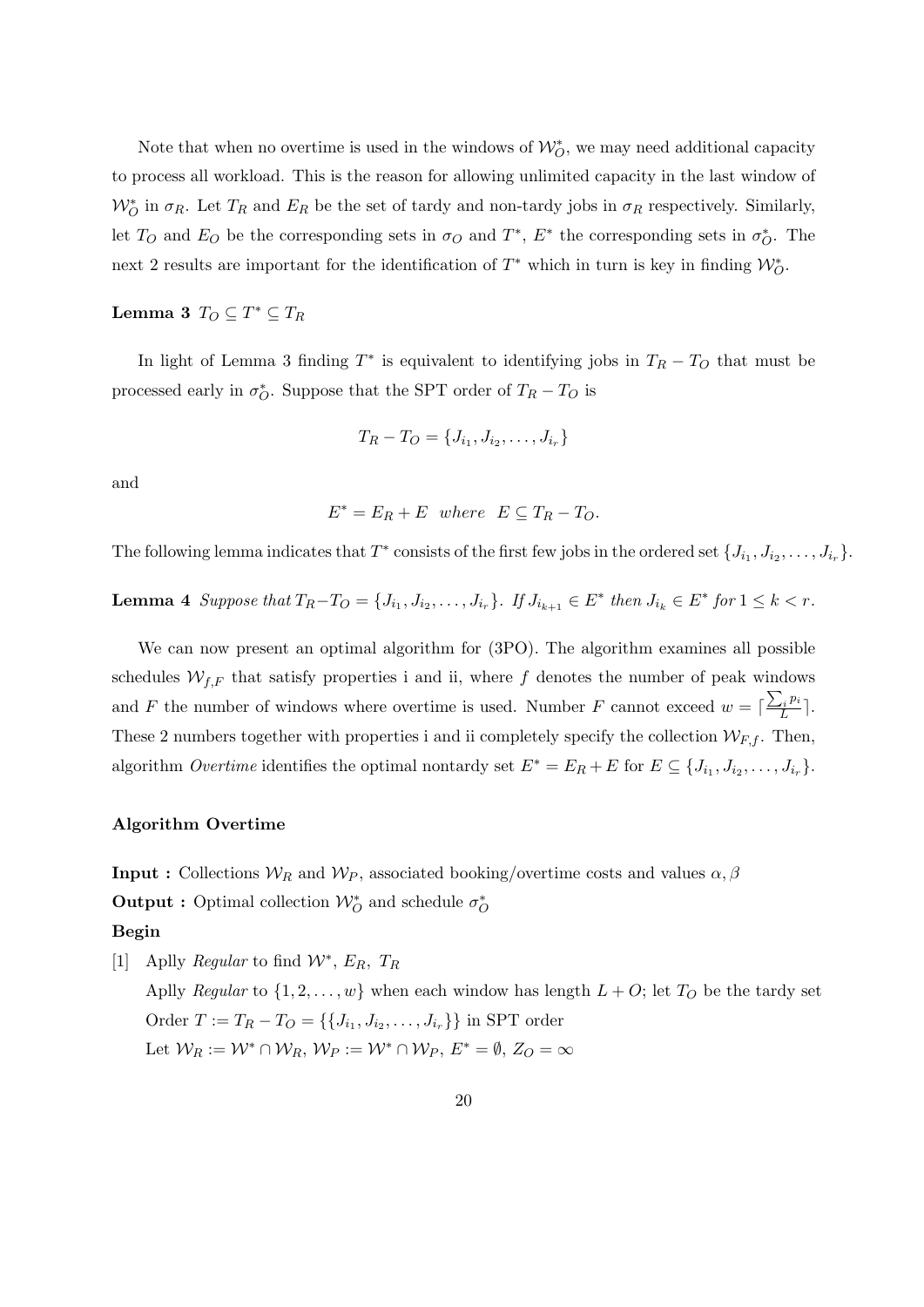[2] For  $F = 0$  to  $|\mathcal{W}^* \cap \mathcal{W}_P| + 1$  do

- [3] For  $f = F$  to w do begin
- [4]  $W_{f,F} := \{F \text{ earliest windows in } \mathcal{W}_P\} \cup \{f F \text{ earliest windows in } \mathcal{W}_R\}$
- [5] Set  $O_t := 0$  for  $1 \le t \le T$ ,  $o := 0$
- [6] For  $k = 1$  to r do begin
- [7] Find smallest integer  $k_0$  such that  $PW_k = \sum_{j \in E_R} p_j + \sum_{l=1}^k p_{i_l} \leq k_0(L+O)$
- [8] If  $k_0 > f$  then Goto [11]

```
[9] Else if PW_k \geq k_0L + o then begin
```

```
Let t_0 be the k_0-th index in \mathcal{W}_{f,F}
```

$$
o =: PW_k - k_0L
$$
  
\n
$$
O_t = \begin{cases} O & \text{for } t < t_0 \\ PW_k - (k_0 - 1)(L + O) - L & \text{for } t = t_0 \\ 0 & \text{for } t > t_0 \end{cases}
$$

end

[10] Find schedule  $\sigma$  with non-tardy set  $E_R + \{J_{i_1}, \ldots, J_{i_k}\},\$ using windows  $\mathcal{W}_{f,F}$  with overtime schedule  $\{O_t : t \in \mathcal{W}_{f,F}\}\$ 

In  $\sigma$ , delay tardy jobs as late as possible within windows in  $\mathcal{W}_{f,F}$ 

If  $Z_O(\sigma) \leq Z_O$  then  $\mathcal{W}_O^* = \mathcal{W}_{f,F}$ ,  $Z_O = Z(\sigma)$ ,  $\sigma_O^* = \sigma$  and  $E^* = E_R + \{J_{i_1}, \ldots, J_{i_k}\}$ 

end

 $[11]$  end

#### End

In line [2] Overtime exploits Lemma 2 to iterate over candidate peak windows. The total number of windows in  $\mathcal{W}_{f,F}$  is F of which  $f - F$  are regular. The  $k_0$ -th window in  $\mathcal{W}_{f,F}$  is the critical window described in property iv and is found in line [7]. Then, the overtime schedule is found in [9]. Knowing  $T_O$ ,  $E_O$ , and  $W_{f,F}$  with its overtime schedule, one schedules nontardy jobs in EDD order and tardy jobs as late as possible (so that tardy jobs do not consume overtime unnecessarily) to obtain  $\sigma_O^*$ . The best schedule is retained in [10]. Correctness of *Overtime* is proved next.

**Theorem 3** Algorithm Overtime solves (3PO) optimally in  $\mathcal{O}(n^2n_P w)$  time.

In what follows we use subscript  $O$  to indicate that the corresponding parameter (e.g.,  $\tau(\cdot)$ ,  $\mathcal{W}^*$ ,  $\mathcal{W}(S)$ , etc.) is computed when overtime capacity is available. To simplify notation,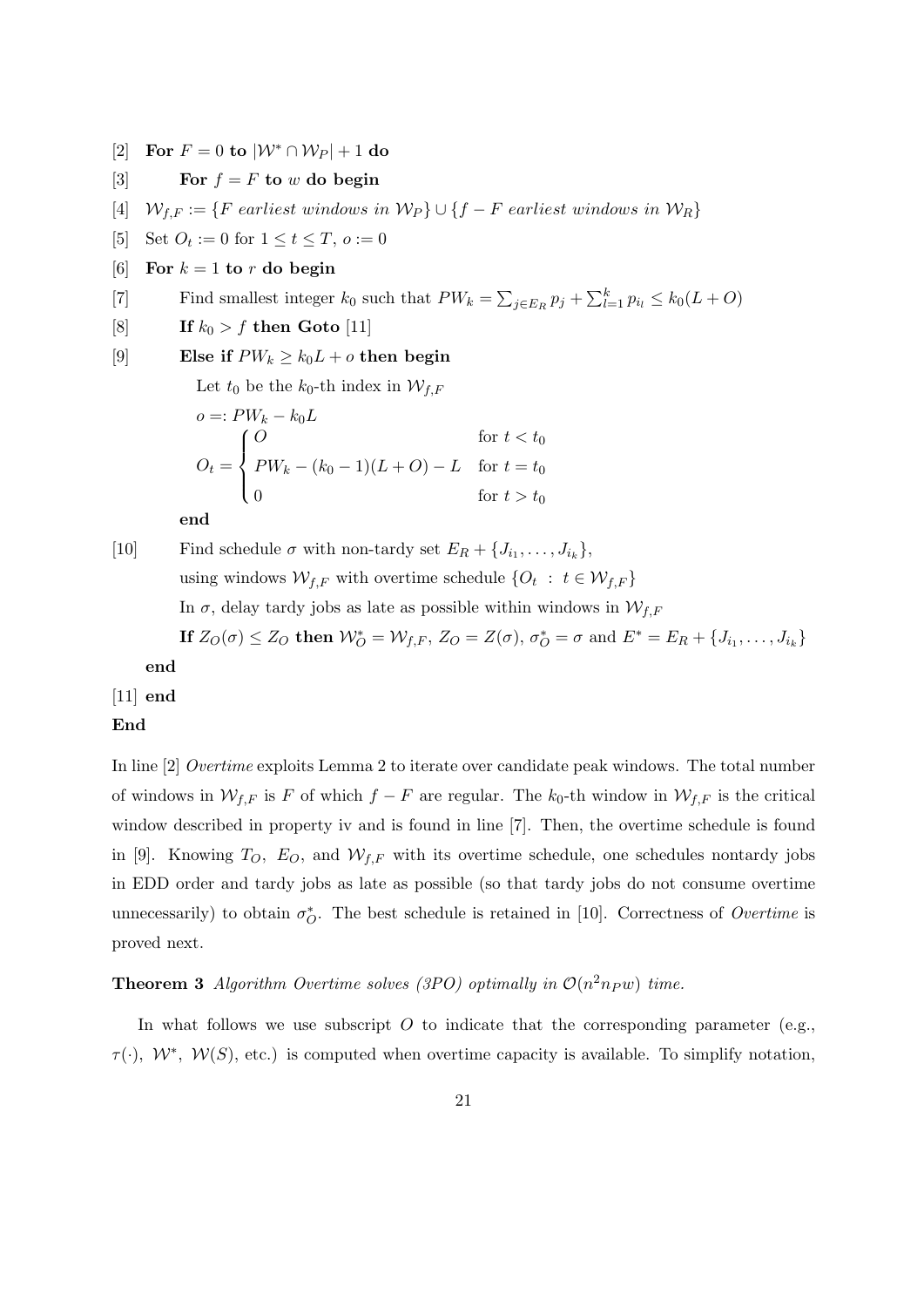instead of  $\mathcal{W}_i^*$  we use  $\hat{\mathcal{W}}_i$ ∗ to denote the optimal collection of windows found by algorithm Overtime for  $i \in M$ .

$$
v_O(S) = \sum_{i \in S} \left[ \rho \sum_{t \in \hat{\mathcal{W}}_i^{\star}} h_t + \beta \sum_{i \in S} \tau_O(\hat{\mathcal{W}}_i^{\star}) + \alpha \sum_{t \in \hat{\mathcal{W}}_i^{\star}} O_t \right] - \left[ \rho \sum_{t \in \mathcal{W}_O^{\star}(S)} h_t + \beta \tau_O(\mathcal{W}_O^{\star}(S)) + \alpha \sum_{t \in \mathcal{W}_O^{\star}(S)} O_t \right].
$$

If we divide these savings into savings due to tardiness plus overtime, say  $v_{TO}(S)$  and (as before) those due to savings in booking costs, we have

$$
v_{TO}(S) = \sum_{i \in S} [\beta \tau_O(\hat{W}_i^*) + \alpha \sum_{t \in \hat{W}_i^*} O_t] - \beta \tau_O(W_O^*(S)) - \alpha \sum_{t \in W_O^*(S)} O_t, \quad v_O(S) = \rho v_h(S) + v_{TO}(S)
$$

for every  $S \subseteq N$ . Then, we have

**Proposition 4** Game  $(M, v_{TO})$  is superadditive.

Also, by defining

$$
\bar{x}_i''=v_{OT}([i,|M|])-v_{OT}([i+1,|M|]) \ for \ i\in M
$$

and

$$
\bar{x}_i = \rho x_i' + \bar{x}_i'' \quad \text{for} \quad i \in M
$$

we have

**Theorem 4** Distribution  $\{\bar{x}_i\}_{i \in M}$  is in the core of  $(M, v_O)$ .

The proof of the latter result is similar to Theorem 2. Evidently, to coordinate game  $(M, v_O)$ we bundled overtime with tardiness savings in  $v_{TO}$ . It is interesting to note that the overtime savings game is not superadditive. Namely, let

$$
v'_O(S) = \alpha \sum_{i \in S} \sum_{t \in \hat{\mathcal{W}}_i^*} O_t - \alpha \sum_{t \in \mathcal{W}_O^*(S)} O_t.
$$

Consider the game  $(M, v'_O)$  where  $M = \{1, 2\}, S = \{1\}, T = \{2\}, L = 6, O = 3, T = 2,$  $h_1 = h_2 = 9, \ \alpha = 2, \ N_1 = \{1, 2\}, \ N_2 = \{3\}, \ p_1 = p_2 = 4, \ p_3 = 1 \text{ and } d_j = \infty \text{ for } j = 1, 2, 3.$ Manufacturer 1 optimally schedules jobs  $J_1$  and  $J_2$  in  $W_1$  with  $O_1 = 2$ . Manufacturer 2 books  $W_2$  with  $O_2 = 0$ . None of the manufacturers can create savings by himself upon his already optimal schedule and hence  $v'_{O}(S) = v'_{O}(T) = 0$ . On the other hand, the optimal schedule for  $S \cup T = M$  is to only book  $W_1$  with  $O'_1 = 3$ . Then, prior to coordination the total overtime is  $O_1 + O_2 = 2$  while after coordination it becomes  $O'_1 = 3$ . Hence,  $v'_O(S \cup T) = 2\alpha - 3\alpha = -\alpha$ . Evidently, not only  $v'_O(S \cup T) \not\geq v'_O(S) + v'_O(T)$  but also  $v'_O(S \cup T)$  is not even nonnegative.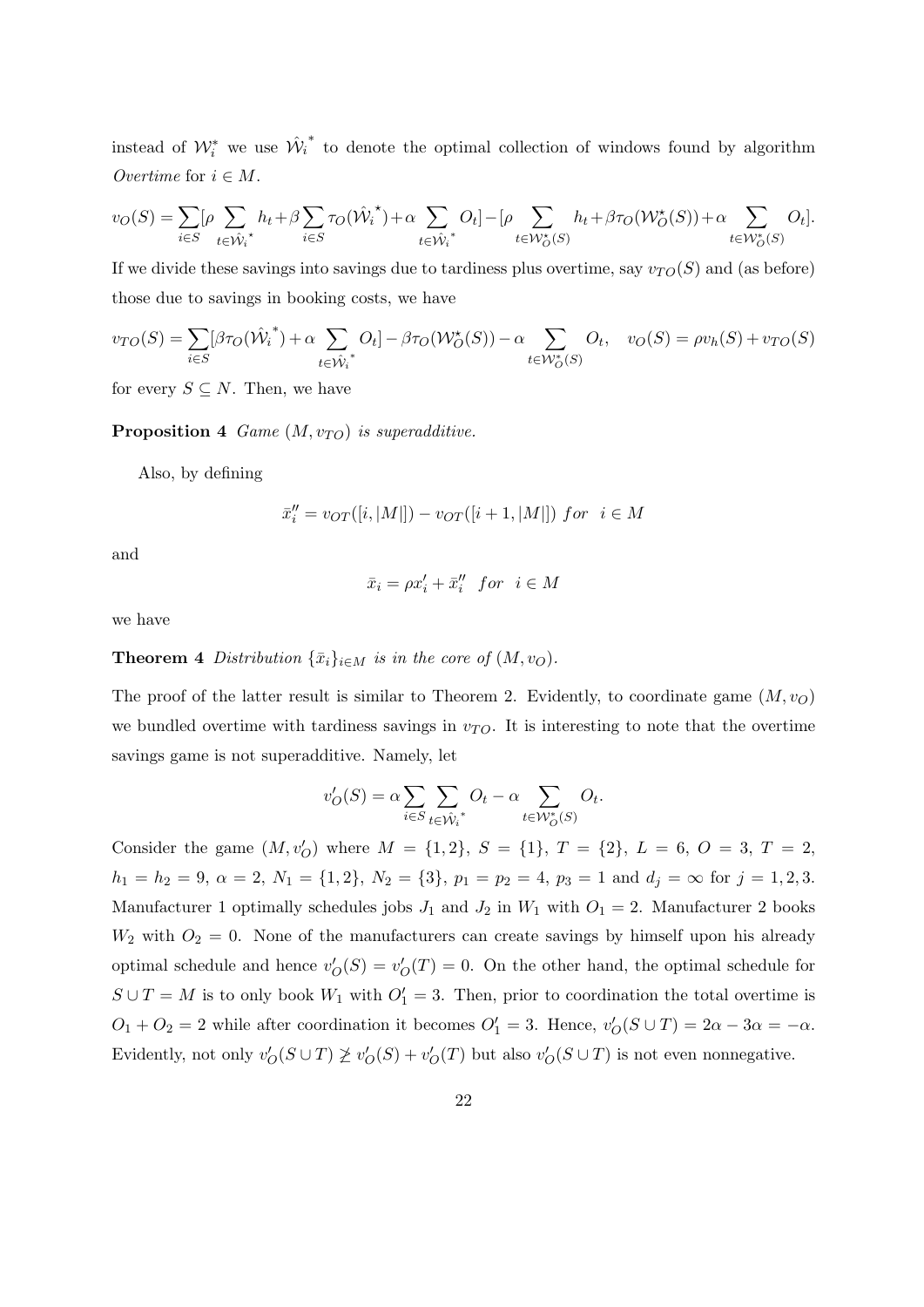# 7 The Value of Coordination in Production Planning

In this section we perform an experiment that helps us assess the value of coordination to the various parties involved. In our experiment we generate problem instances by varying the values of parameters L, O, T,  $p_j$  and  $d_j$  for  $j \in N$ , M and  $N_i$  for  $i \in M$ ,  $h$ ,  $h_P$ ,  $\alpha$  and  $\beta$ . In what follows we explain the levels given to each parameter in an effort to limit the number of combinations without loosing essential aspects of the problem.

First, we want to let  $L$  simulate a usual production day of 8 hours for a single shift or 16 hours for double shift. In the former case we want to allow for up to  $O = 4$  hours of overtime. This produces three  $(L, O)$  combinations; namely  $(8, 0)$ ,  $(16, 0)$  and  $(8, 4)$ . The first 2 combinations only differ in the number of jobs that can be processed in a day. Instead, we will count time in multiples of 15 minute intervals and let job processing times be multiples. Specifically, we will use  $L = 32, 64$  and  $O = 16$  and consider only combinations (32,0) and (32,16). Processing times will be drawn uniformly from  $[1, 5]$  for small jobs and  $[4, 10]$  for large jobs. Then, the average small job takes 45 minutes while the average large job takes 2 hours. Due dates for jobs are given so that at least 40% of the workload of each manufacturer is completed late. This is done by letting window  $W_t = [(t-1)(L+O), t(L+O)-O]$  for  $1 \le t \le T$ , ordering all jobs in  $N_i$  according to shortest processing time (SPT), and assigning

$$
d_j = \left(\sum_{m < i} \lceil \frac{\sum_{j \in N_m} p_j}{L} \rceil + \lfloor \frac{3\sum_{j \in N_i} p_j}{5L} \rfloor\right) (L + O) \quad \forall \ j \in N_i.
$$

The first term above accounts for windows booked by manufacturers who booked capacity before i and the second term ensures that about  $40\%$  of i's workload is processed after the due-date. This will be the case when overtime is not available. When overtime is available algorithm Overtime optimally trades tardiness penalties with overtime costs.

Second, after drawing processing times  $p_j$  for all  $j \in N$ , we let T be the smallest integer such that  $T \cdot L \geq 1.1 \sum_j p_j$ . Then, we randomly draw 15% or 30% of the T windows and designate them as peak windows (i.e.,  $|\mathcal{W}_P|/T \in \{0.15, 0.3\}$ ) with cost  $h_P = 1.3h$ . We solve problems with  $|M| = 4$  or 8 to test how the number of manufacturers affects total system savings. We would like to vary  $|N_i|, i \in M$  so as to assess the effect of the number of windows per manufacturer to system profits. Multiple  $|N_i|$  values however, dramatically increase the size of our experiment. Similar effect is achieved if we limit our experiment to  $|N_i| = 20$  for every  $i \in M$  but experiment with both of the 2 possible ranges of values for  $p_j$ . This means that on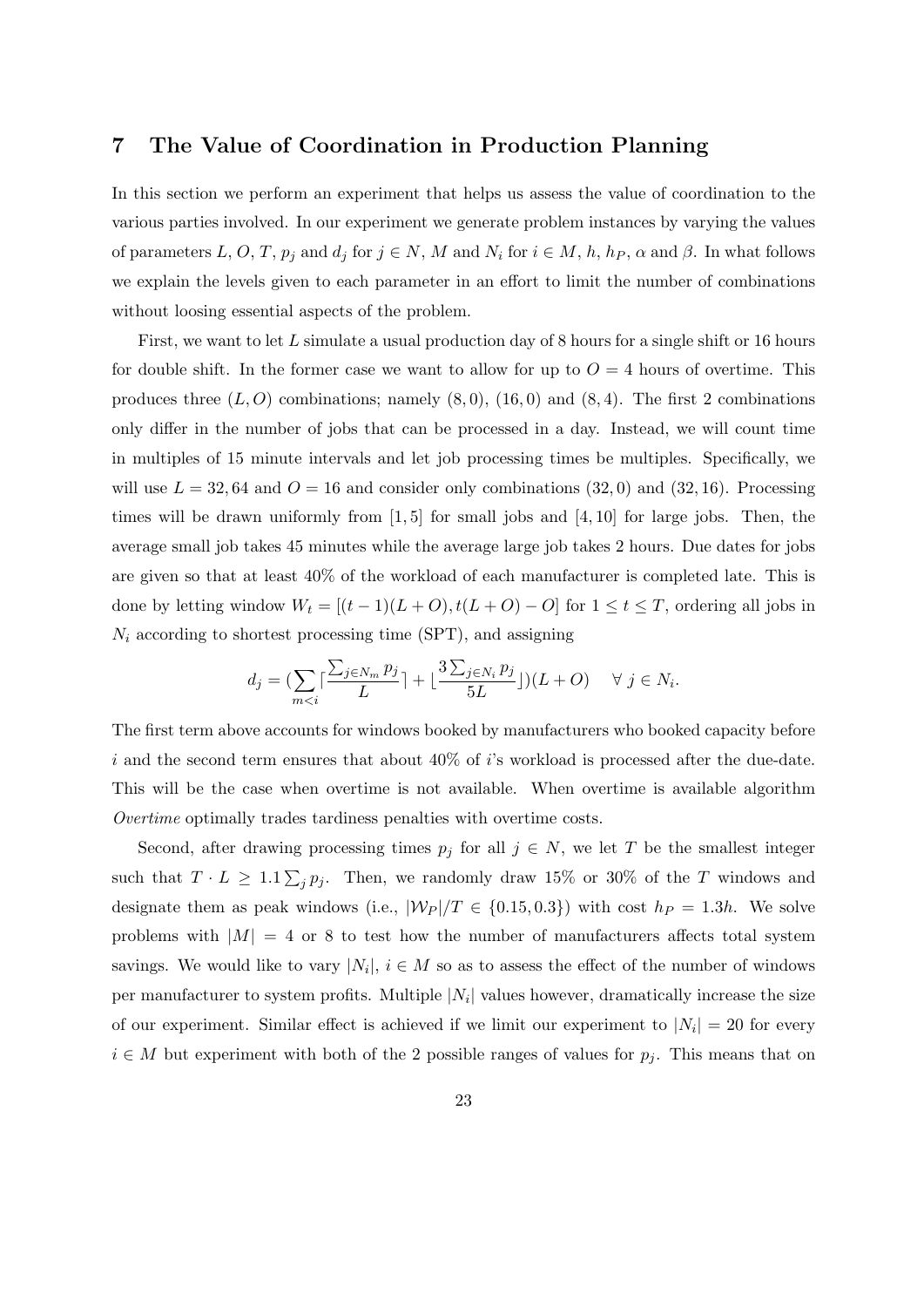average every manufacturer needs about 2 regular production windows if  $p_j$  is drawn from [1, 5] and about 5 windows if drawn from [4, 10].

Finally, we select values for  $\alpha$  and  $\beta$ . We will set the hourly overtime rate to 50% over the hourly rate  $h/L$  on a non-peak day because this is often the case in practice. Namely,  $\alpha = 1.5h/L$ . In selecting  $\beta$  it is important to consider  $\beta$  values in connection to the threshold value  $\delta h = h_P - h$ . Whether a peak window is booked instead of a regular one depends on how  $h + \beta$  compares to  $h_P$ . If  $h + \beta < h_P$  then cheap late windows are preferred over earlier peak windows. In this case peak windows would only be booked if the capacity of the thirdparty due to cheap windows is exhausted. This is not likely, however, since by design we set  $T \cdot L = 1.1 \sum_j p_j$ . A potential motivation for booking peak windows is to capture a larger share of the cost savings after coordination. It is for this reason that we consider the value  $\beta = 0.8 \delta h$ in our experiment. On the other hand, if  $h + \beta > h_P$  manufacturers would be willing to book earlier peak windows over later cheap ones. This motivates the value  $\beta = 1.2\delta h$ . Therefore, we select  $\beta = 0.8\delta h$  or 1.2 $\delta h$ .

With the above parameter choices there is a total of 32 combinations. For each combination we randomly generate 10 problems and report in Table 1 the following statistics for  $O = 0$ :

$$
\Delta C = \frac{\sum_{i} Z(\mathcal{W}_{i}^{*}) - Z(\mathcal{W}^{*})}{\sum_{i} Z(\mathcal{W}_{i}^{*})} 100\%;
$$
 percentage savings due to coordination,  

$$
\Delta \tau = \frac{\sum_{i} \tau(\mathcal{W}_{i}^{*}) - \tau(\mathcal{W}^{*})}{\sum_{i} \tau(\mathcal{W}_{i}^{*})} 100\%;
$$
 percentage tardiness savings,  

$$
A^{+} = 100\% |I_{i} \cdot \tau(\mathcal{W}^{*})| > \tau(\mathcal{W}^{*}) \setminus [M] \cdot
$$
 percentage of manufacturers

 $A^+ = 100\% |\{i : \tau_i(\mathcal{W}_i^*) > \tau_i(\mathcal{W}^*)\}| / |M|$ ; percentage of manufacturers whose tardiness penalty decreases.

The corresponding statistics for  $O > 0$  are denoted by  $\Delta C_O$ ,  $\Delta \tau_O$ ,  $A_O^+$  respectively where  $Z(\cdot)$ ,  $\tau(\cdot)$  are replaced by  $Z_O(\cdot)$ ,  $\tau_O(\cdot)$  and  $\mathcal{W}_i^*$ ,  $\mathcal{W}^*$  are replaced by  $\hat{\mathcal{W}}_i$ \*,  $W_O^*$  respectively. Moreover, we report

$$
\Delta O = \frac{\sum_{i} \sum_{t \in \mathcal{W}_{i}^{*}} O_{t} - \sum_{t \in \mathcal{W}_{i}^{*}} O_{t}}{\sum_{i} \sum_{t \in \mathcal{W}_{i}^{*}} O_{t}} 100\%; \text{ the percentage overtime savings,}
$$

 $\Delta Z = \frac{Z(\mathcal{W}^*) - Z_O(\mathcal{W}_O^*)}{Z(\mathcal{W}^*)}$  $\frac{1-20(V'_{O})}{Z(V^{*})}100\%$ ; percentage savings due to overtime availability.

Based on the above experiments we make the following observations: i) The value  $\Delta C$  is of the order of 20%, is greater when  $O > 0$ , and decreases with the mean processing time  $\bar{p}_j$ . ii) Note that, if we multiply the numerator and denominator in  $\Delta \tau$  by  $\beta$  we obtain the percentage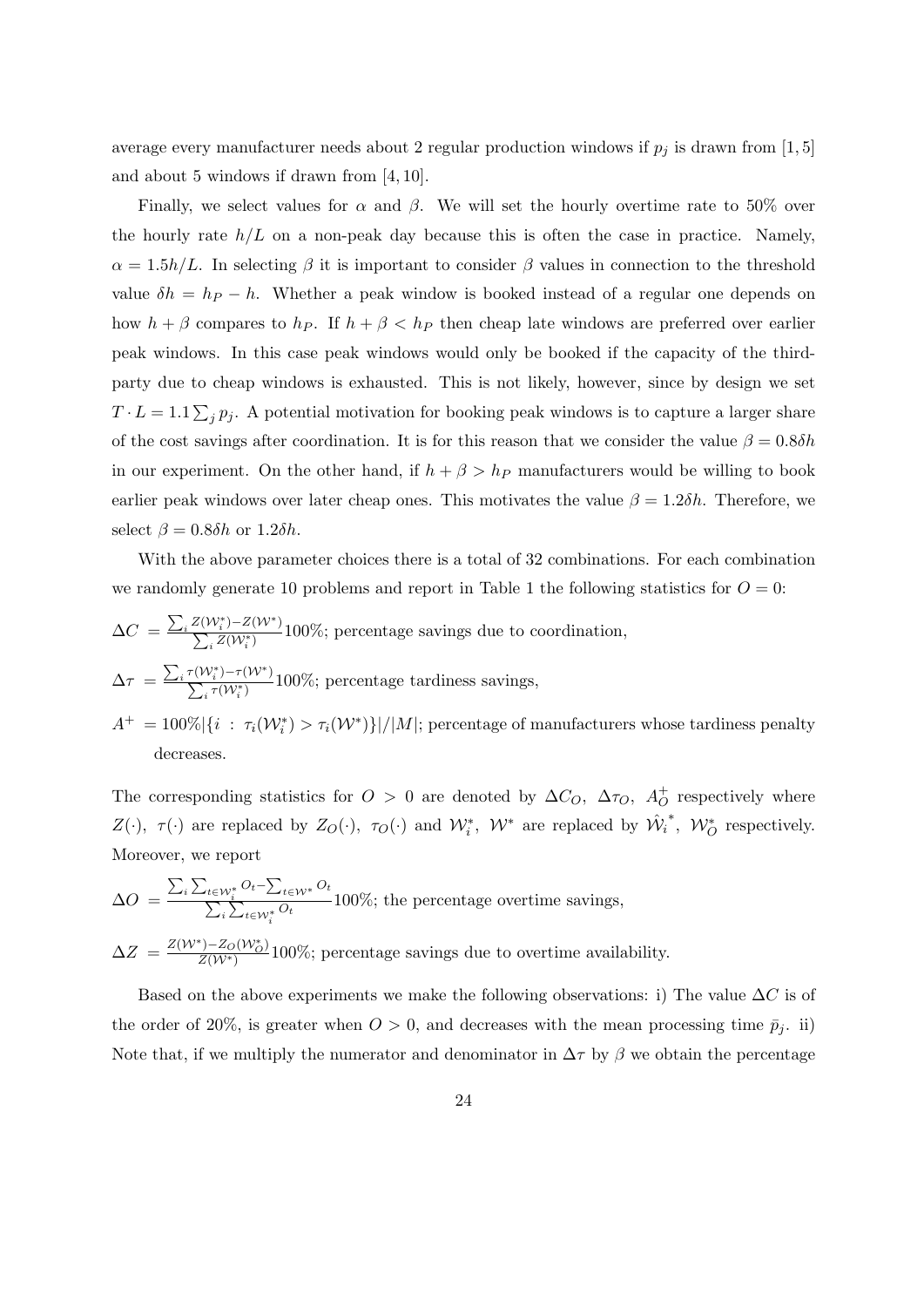|          |                |               |                    | $\frac{ W_P }{T} = 15\%$ |                 |          |                          |                          | $\frac{ W_P }{T}$<br>$= 30\%$ |                 |          |                          |            |
|----------|----------------|---------------|--------------------|--------------------------|-----------------|----------|--------------------------|--------------------------|-------------------------------|-----------------|----------|--------------------------|------------|
| (L, O)   | M              | $\beta$       | $p_{\mathfrak{j}}$ | $\Delta C$               | $\Delta \tau$   | $A^+$    |                          |                          | $\Delta C$                    | $\Delta \tau$   | $A^+$    |                          |            |
| (32,0)   | $\overline{4}$ | $0.8\delta h$ | [1, 5]             | 18.7                     | $72.3\,$        | $62.5\,$ |                          |                          | 16.8                          | 65.4            | 65.5     |                          |            |
|          |                |               | [4, 10]            | 16.3                     | 71.1            | $72.8\,$ | $\overline{\phantom{0}}$ | $\overline{\phantom{0}}$ | 15.0                          | $60.1\,$        | 69.0     | $\overline{a}$           |            |
|          |                | $1.2\delta h$ | [1, 5]             | $21.2\,$                 | $76.2\,$        | $67.0\,$ | $\overline{\phantom{a}}$ | $\overline{\phantom{a}}$ | $17.4\,$                      | $67.2\,$        | 70.8     | $\overline{\phantom{0}}$ |            |
|          |                |               | [4, 10]            | 18.1                     | 75.8            | $63.8\,$ | $\overline{\phantom{0}}$ | $\overline{\phantom{0}}$ | 15.4                          | $70.7\,$        | 68.5     | $\overline{\phantom{0}}$ |            |
|          | $8\,$          | $0.8\delta h$ | [1, 5]             | 19.1                     | $74.5\,$        | $65.8\,$ | $\overline{\phantom{0}}$ | $\overline{\phantom{a}}$ | $20.2\,$                      | 77.4            | $69.5\,$ | $\overline{\phantom{a}}$ |            |
|          |                |               | [4, 10]            | $17.5\,$                 | $73.9\,$        | $62.5\,$ | $\overline{\phantom{0}}$ | $\overline{\phantom{a}}$ | 16.1                          | $74.2\,$        | 71.8     | $\overline{\phantom{0}}$ |            |
|          |                | $1.2\delta h$ | [1, 5]             | $20.6\,$                 | 77.1            | $67.5\,$ | $\overline{\phantom{0}}$ | $\overline{\phantom{a}}$ | 21.8                          | $75.6\,$        | $69.0\,$ | $\qquad \qquad -$        |            |
|          |                |               | [4, 10]            | 18.4                     | $76.7\,$        | $62.0\,$ | $\overline{\phantom{0}}$ | $\overline{\phantom{a}}$ | $18.5\,$                      | $71.0\,$        | $75.5\,$ | $\overline{\phantom{0}}$ |            |
|          |                |               |                    | $\Delta C_O$             | $\Delta \tau_O$ | $A_O^+$  | $\Delta Z$               | $\Delta O$               | $\Delta C_O$                  | $\Delta \tau_O$ | $A_O^+$  | $\Delta Z$               | $\Delta O$ |
| (32, 16) | $\sqrt{4}$     | $0.8\delta h$ | [1, 5]             | $20.1\,$                 | $48.4\,$        | $68.0\,$ | 11.8                     | $32.2\,$                 | 17.4                          | 42.1            | $70.5\,$ | $13.4\,$                 | $36.2\,$   |
|          |                |               | [4, 10]            | 18.6                     | 44.3            | 64.5     | 10.7                     | 34.1                     | 16.3                          | $38.2\,$        | 68.0     | 12.5                     | 36.7       |
|          |                | $1.2\delta h$ | [1, 5]             | $22.1\,$                 | $49.0\,$        | $62.0\,$ | 14.3                     | $34.8\,$                 | $19.2\,$                      | 42.4            | $68.5\,$ | $15.6\,$                 | 37.3       |
|          |                |               | [4, 10]            | 19.5                     | 48.5            | 63.8     | 13.1                     | $37.4\,$                 | 16.7                          | 41.3            | 66.8     | 16.2                     | $39.2\,$   |
|          | $8\,$          | $0.8\delta h$ | [1, 5]             | $23.3\,$                 | $52.5\,$        | $64.5\,$ | $12.5\,$                 | $27.3\,$                 | $20.5\,$                      | $\rm 49.5$      | $72.0\,$ | 14.1                     | $35.5\,$   |
|          |                |               | [4, 10]            | 19.0                     | 51.2            | 63.0     | 12.1                     | 29.5                     | 17.1                          | 48.8            | 66.5     | 14.3                     | 34.6       |
|          |                | $1.2\delta h$ | [1, 5]             | $24.9\,$                 | $53.0\,$        | $64.5\,$ | 14.3                     | $30.4\,$                 | 22.3                          | 47.0            | $62.0\,$ | 15.8                     | $38.8\,$   |
|          |                |               | [4, 10]            | $20.9\,$                 | $52.8\,$        | $72.5\,$ | 16.3                     | 33.9                     | 19.7                          | $46.6\,$        | $62.0\,$ | 17.4                     | 40.4       |

Table 1: Computational experiment

tardiness savings due to coordination. Clearly,  $\Delta \tau$  is greater when  $O = 0$ . This is because  $\Delta C$  savings are due to tardiness and refund savings only while  $\Delta C_O$  includes overtime savings. iii) The percentages  $A^+$ ,  $A_O^+$  of manufacturers with fewer tardy jobs decreases with  $|\mathcal{W}_P|/T$ . This means that the overall service benefits due to coordination decrease when peak demand periods are longer. iv) The value  $\Delta Z$  of overtime is significant, increases with  $\beta$  and with the proportion  $|\mathcal{W}_P|/T$  of peak windows. v) The  $\Delta O$  values suggest that the overtime usage after coordination is significantly smaller than before coordination. Observations i-v highlight the importance of coordination among manufacturers and the additional benefits for them and the third-party when overtime is made available. The magnitude of the savings suggests that lack of coordination increases costs significantly and unnecessarily.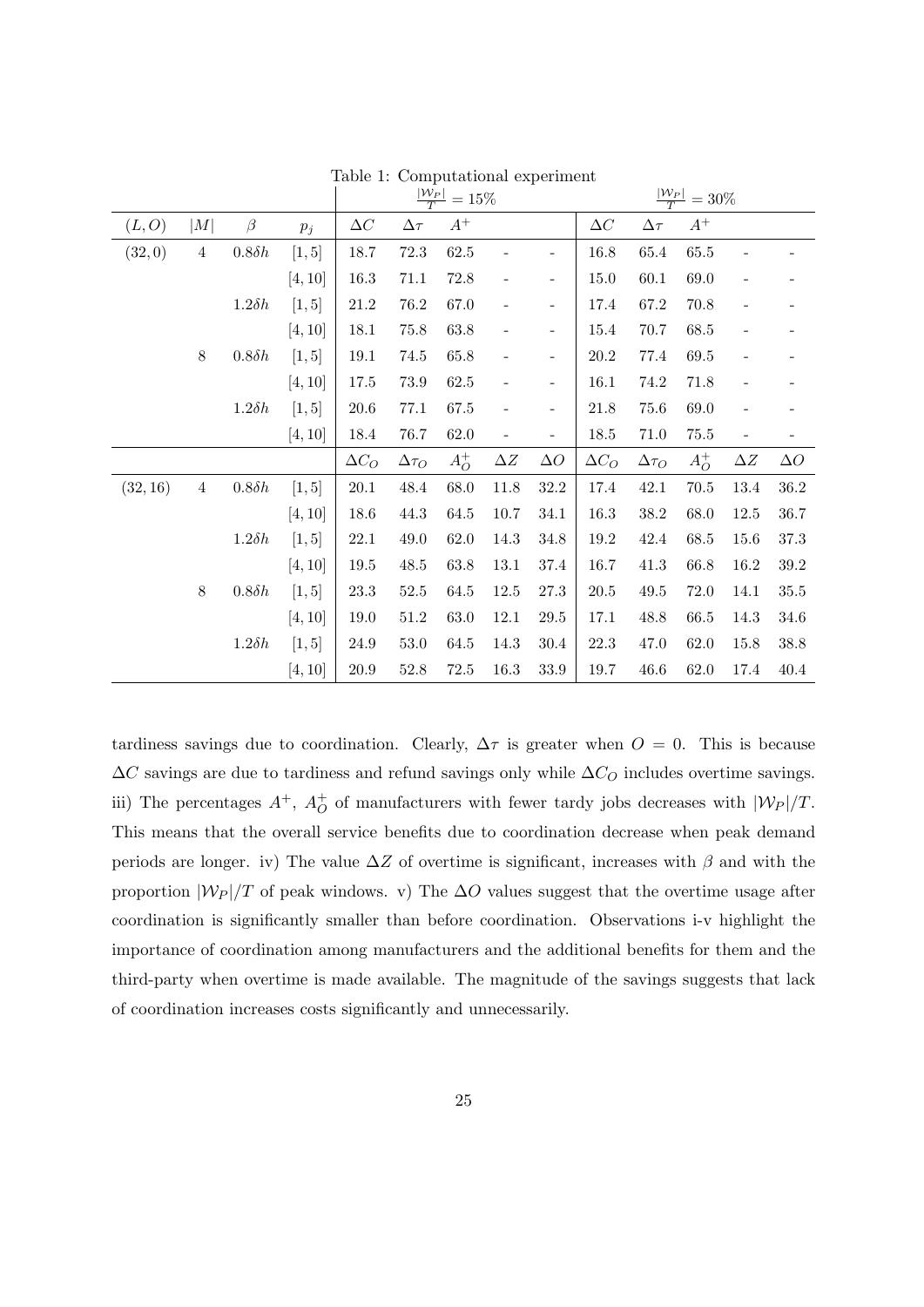# 8 Conclusion

In this paper we presented a model for outsourcing operations to a single third-party. Our mathematical and empirical analyses offer strong monetary and customer service incentives to effect coordination as well as "fair" saving sharing schemes that facilitate such coordination. To the best of our knowledge this is one of the first works that deals with coordination at the production planning level that accounts for scheduling costs. A wealth of other models is of interest. These models may include different resources (as opposed to a single third party), different objectives (as opposed to booking and tardiness costs), different modes of cooperation (e.g. when manufacturers do not book entire windows but rather reserve capacity every time that a new job enters their system) and different modes of information sharing (e.g., when the manufacturers do not share information about the windows booked by each). Such models will be the focus of our future research.

## References

- [1] Borm, P., Fiestras-Janeiro, G., Hamers, H., S´anchez, E. and Voorneveld, M. On the Convexity of Games Corresponding to Sequencing Situations with Due Dates, European Journal of Operational Research, 136, 616-634, 2002.
- [2] Calleja, P., Estévez-Fernández, M. A., Borm, P. and Hamers, H. Job Scheduling, Cooperation and Control, CentER Discussion Papers 2004-65, Tilburg University, Tilburg, The Netherlands, 2004.
- [3] Calleja, P., Borm, P., Hamers, H., Klijn, F. and Slikker, M. On a New Class of Parallel Sequencing Situations and Related Games, Annals of Operations Research, 109, 263-276, 2002.
- [4] Curiel, I., Pederzoli, G. and Tijs, S. Sequencing Games, European Journal of Operational Research, 40, 344-351, 1989.
- [5] Curiel, I., Potters, J., Rajendra Prasad, V., Tijs, S. and Veltman, B. Sequencing and Cooperation, Operations Research, 42, 566-568, 1994.
- [6] Curiel, I., Hamers, H. and Klijn, F. Sequencing Games: A Survey in Chapters in Game Theory: In Honor of Stef Tijs, Kluwer Academic Publishers (eds. P. Borm and H. Peters), Boston, pp. 27-50, 2002.
- [7] Grosvenor, F., Austin, T.A. Cisco's eHub Initiative, Supply Chain Management Review, July/August, 28-35, 2001.
- [8] Hamers, H., Borm, P. and Tijs, S. On Games Corresponding to Sequencing Situations with Ready Times, Mathematical Programming, 70, 1-13, 1995.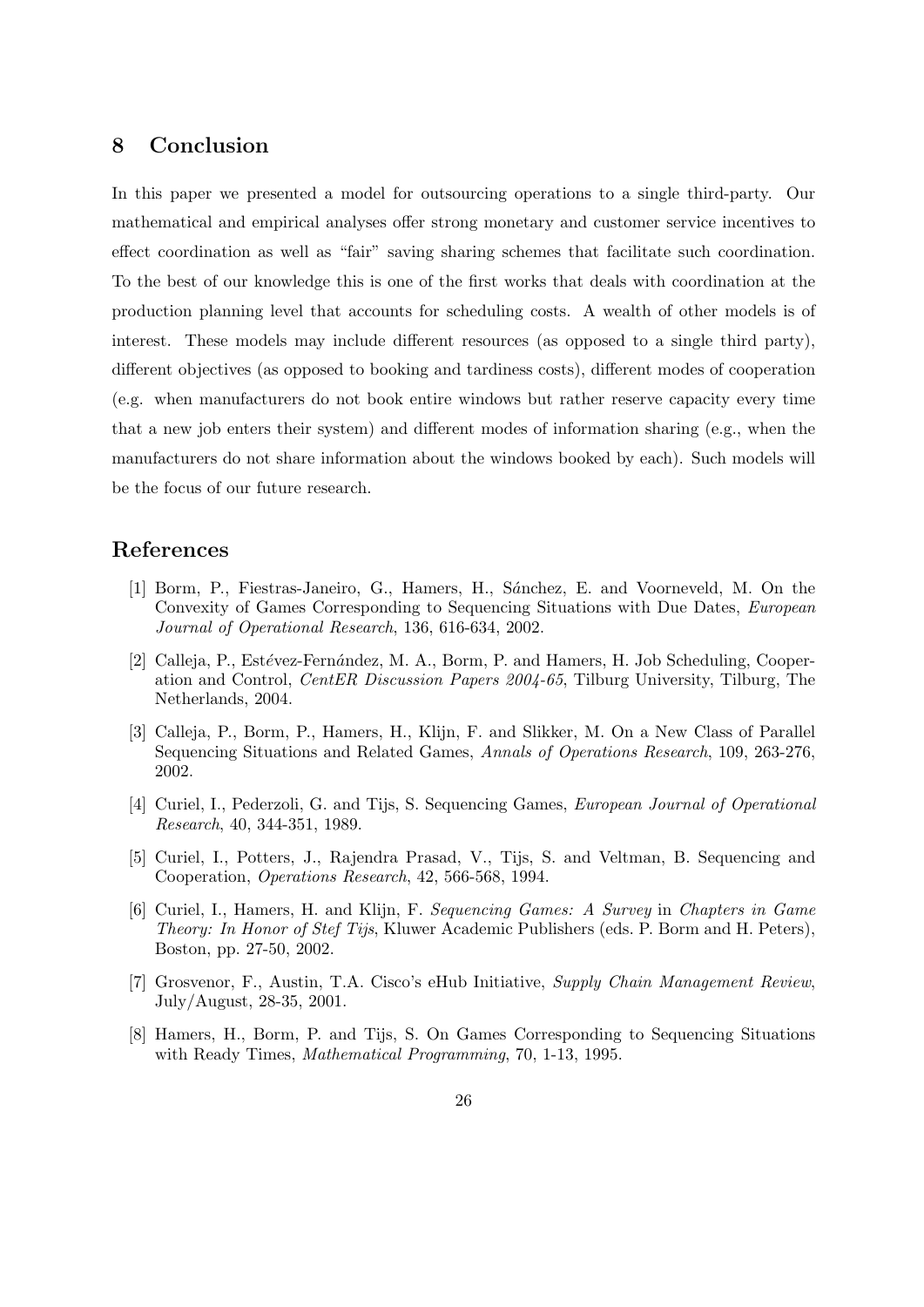- [9] Hamers, H., Klijn, F. and Suijs, J. On the Balancedness of Multimachine Sequencing Games, European Journal of Operational Research, 119, 678-691, 1999.
- [10] Hamers, H., Klijn, F. and van Velzen, B. On the Convexity Precedence Sequencing Games, CentER Discussion Papers 2002-112, Tilburg University, Tilburg, The Netherlands, 2002.
- [11] Shapley, L. Cores of Convex Games, International Journal of Game Theory, 1, 11-26, 1971.
- [12] Moore, J.M., An n job, one machine sequencing for minimizing the number of late jobs, Management Science 15, 102-109, 1968.
- [13] Pinedo, M., Scheduling: Theory, Algorithms and Systems, Prentice Hall, Englewood Cliffs, NJ. 1995.

# Appendix

**Proof of Lemma 2:** Let  $\sigma^*$ ,  $\sigma_O^*$  be optimal schedules for (3P) and (3PO) resp. and  $W^*$ ,  $W_O^*$ the associated collection of windows. Moreover, suppose that  $\sigma_O^*$  is an optimal solution for (3PO) such that  $\mathcal{W}^*_{\mathcal{O}}$  has as many windows in common with  $\mathcal{W}^*$  as possible; i.e.,  $\sigma^*_{\mathcal{O}}$  is maximal. Define

 $Z_{\mathcal{O}}(\sigma)$ ,  $\tau_{\mathcal{O}}(\sigma)$  = the optimal cost and the number of tardy jobs resp. associated with schedule  $\sigma$  when overtime is available.

We distinguish 2 cases:

Case i:  $\sum_{t \in \mathcal{W}_O^*} O_t \geq x = \frac{h_P}{\alpha}$ .

In this case we will start with  $\sigma_O^*$  and construct a schedule with cost no more than  $Z_O(\sigma_O^*)$ that has one more window in common with  $\mathcal{W}^*$ . This would contradict the maximality of  $\sigma_O^*$ . Towards this end let  $W_k$  be the earliest peak window in  $\mathcal{W}_O^* - \mathcal{W}^*$  and  $W_y$  the earliest window in  $W^* - W_O^*$  (see Figure 1). Window  $W_y$  exists because overtime is not available in (3P), i.e.,  $|W_O^*| \leq |W^*|$ , and  $k \notin W^*$ . We first consider the case where  $W_k$  precedes  $W_y$  as in Figure 1 where windows are indicated by rectangles, solid lines indicate that a window is booked and dashed lines the possible use of overtime. The case where  $W_y$  precedes  $W_k$  will be considered later.

#### INSERT FIGURE 1 HERE

We start with some observations: The booking cost of  $W_k$  is  $h_P$  by construction. All windows booked in  $\sigma^*$  after  $W_k$  have booking cost h otherwise  $W_k$  would be included in  $\mathcal{W}^*$  in place of a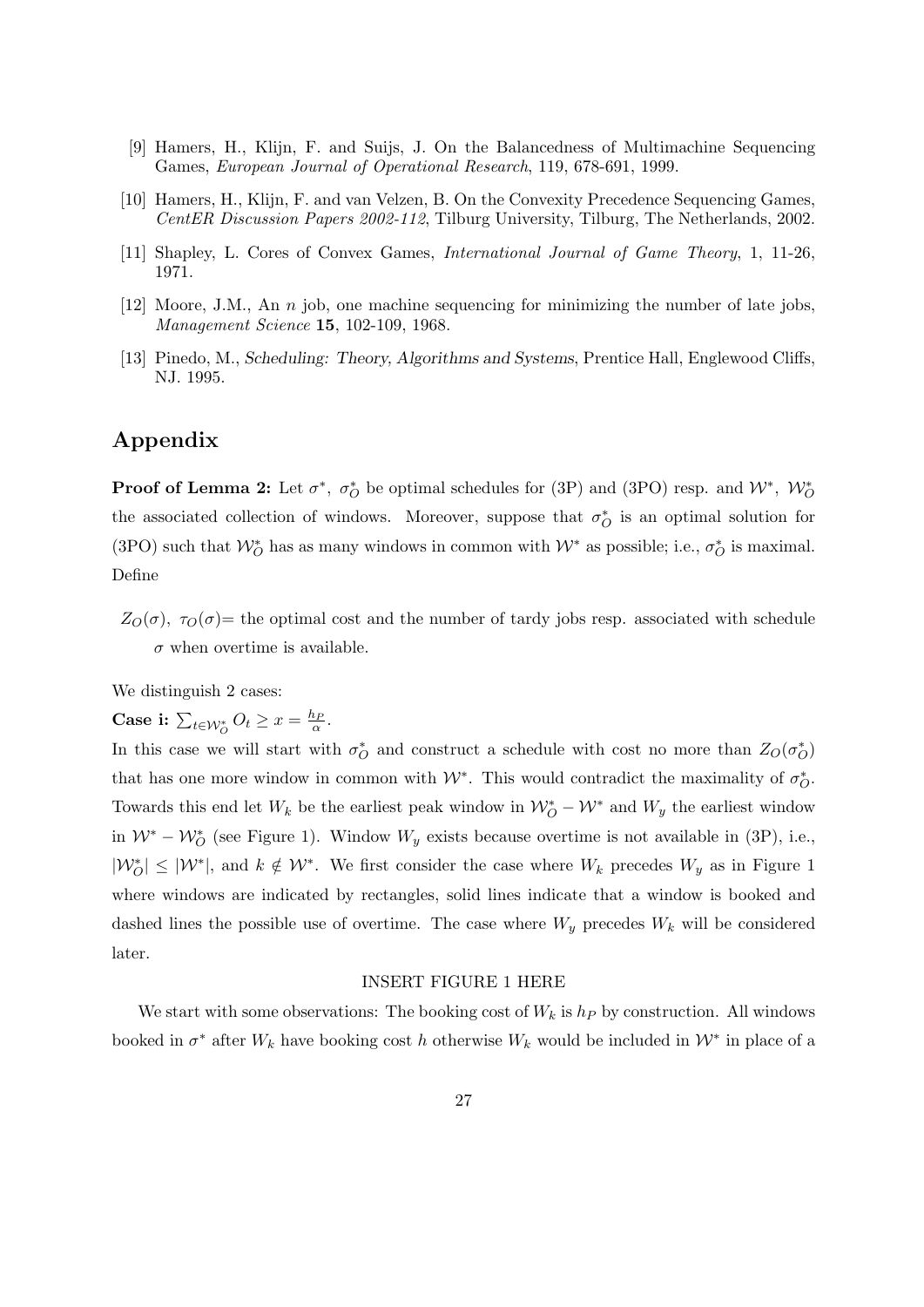later window with the same booking cost. Windows  $W_y$  and all windows after it are not booked in  $\sigma_O^*$  since otherwise  $W_y$  would have been booked in place of a later window with same or greater booking cost. We will prove that the inclusion of  $W_y$  in  $\sigma^*_{\mathcal{O}}$  produces a schedule whose total cost is no greater than  $Z_O(\sigma_O^*)$ .

Start with  $\sigma_O^*$  and eliminate the last  $x = h_P/\alpha < L$  units of overtime - this may involve more than one windows. Instead, use x units of regular capacity in window  $W_y$ . Let  $\tilde{\sigma}_O$  be the resulting schedule after applying MH algorithm, and  $\Delta$  be the number of additional tardy jobs over  $\sigma_O^*$ . We have  $\Delta \geq 0$  because  $W_y$  starts after any of the x units of overtime eliminated from  $\sigma_O^*$ . Let  $E_O$  be the set of non-tardy jobs in  $\tilde{\sigma}_O$  and E be the set of non-tardy jobs in the schedule  $\tilde{\sigma}$  resulting after MH is applied to collection  $\mathcal{W}^* + \{k\} - \{y\}.$ 

Clearly,  $E \subseteq E_O$  because by construction, the k-th unit of production in  $\tilde{\sigma}_O$  is available no later than the k-th unit of production in  $\tilde{\sigma}$ . Therefore, the number  $\Delta$  of tardy jobs in  $\tilde{\sigma}_O$  when x units of processing are delayed until  $W_y$  increases by no more than the number of tardy jobs when  $L > x$  units are delayed from  $W_k$  to  $W_y$  (as in  $\sigma^*$ ). Hence,

$$
\Delta = \tau_O(\sigma_O^*) - \tau_O(\tilde{\sigma}_O) \n\leq \tau(\sigma^*) - \tau(\tilde{\sigma}).
$$
\n(11)

The optimality of  $W^*$  implies

$$
\beta[\tau(\sigma^*) - \tau(\tilde{\sigma})] < h_P - h \tag{12}
$$

otherwise one would book  $W_k$  and release  $W_y$  thus improving over  $Z(\sigma^*)$ ; contradiction to optimality of  $W^*$ . Then,

$$
Z_O(\tilde{\sigma}_O) = Z_O(\sigma_O^*) + h + \beta \Delta - \alpha x
$$
  
\n
$$
\leq Z_O(\sigma_O^*) + h + \beta[\tau(\sigma^*) - \tau(\tilde{\sigma})] - \alpha x \quad because \ of \ (11)
$$
  
\n
$$
< Z_O(\sigma_O^*) + h_P - ax = Z_O(\sigma_O^*)
$$

because by choice of x,  $\alpha x = h_P$ . Hence,  $Z_O(\tilde{\sigma}_O) < Z_O(\sigma_O^*)$  contradicting the optimality of  $\sigma_O^*$ . Therefore, in this case  $\mathcal{W}_O^* \cap \mathcal{W}_P \subseteq \mathcal{W}^* \cap \mathcal{W}_P$ .

Consider now the case where  $W_y$  precedes  $W_k$ . For the same reasons as before, the fact that  $W_y \notin \mathcal{W}_O^*$  implies that all windows following  $W_y$  in  $\mathcal{W}_O^*$  must have booking cost h and that  $W_y$ has booking cost  $h_P$ . Since  $W_y$  is not booked in  $\sigma_O^*$ , none of the later peak windows are booked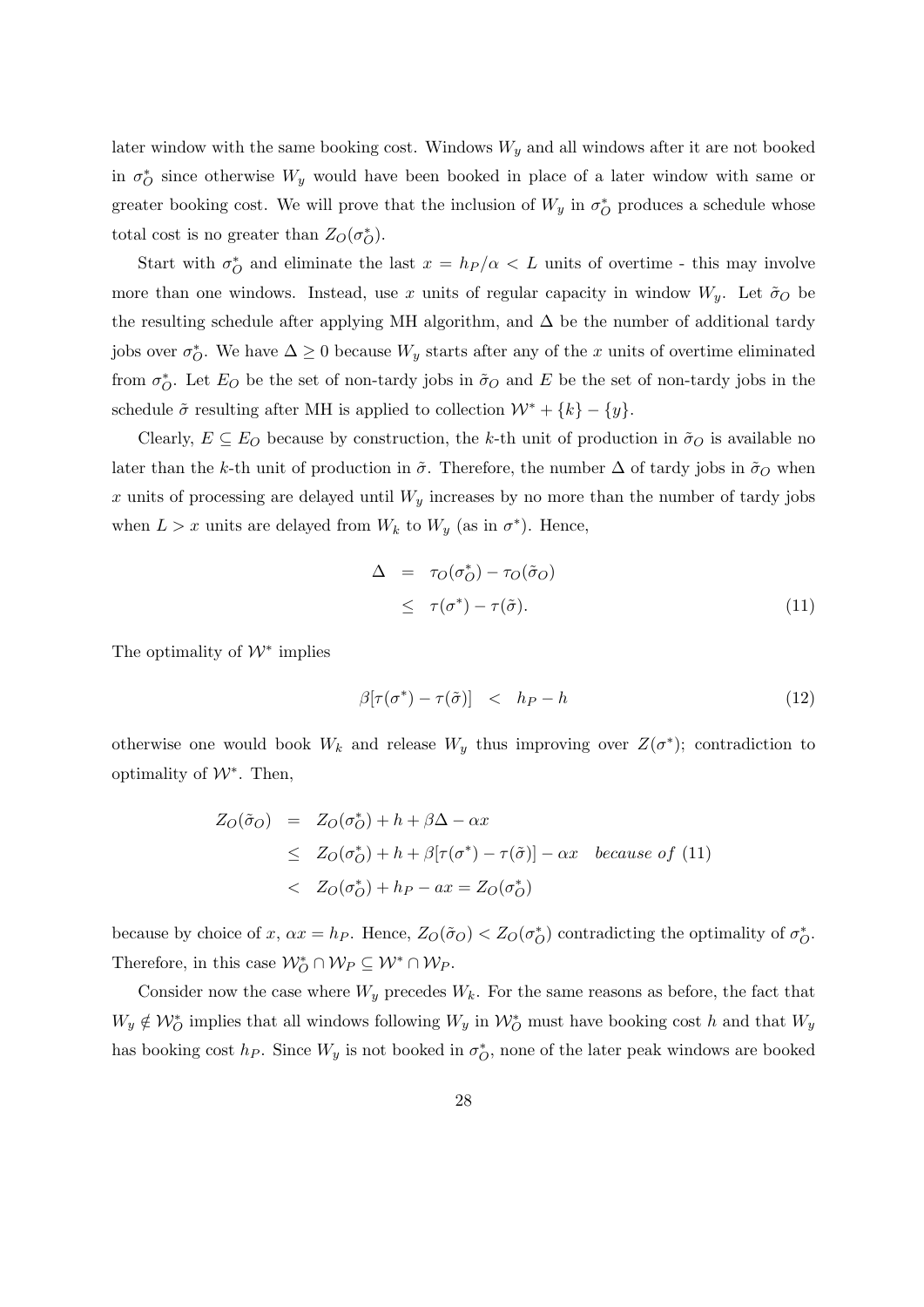either. Then, properties i-iv imply  $\mathcal{W}_O^* \cap \mathcal{W}_P \subseteq \mathcal{W}^* \cap \mathcal{W}_P$ . This completes case i. Case ii:  $\sum_{t \in \mathcal{W}_O^*} O_t = x < \frac{h_P}{\alpha}$ .

In this case  $x < L$  because  $\alpha > h_P/L$ . We make the following observations: First, the subcase where  $W_y$  precedes  $W_k$  carries through as is. It suffices to consider the case where  $W_k$ precedes  $W_y$ . Then, in  $\sigma^*$  there exists exactly one booked window, say  $W_z$ , following  $W_y$  (see Figure 1). This is because the total workload processed in windows in  $\sigma^*$  and  $\sigma_O^*$  is the same and  $x < L$ . Also, window  $W_z$  is utilized for x periods and as before none of the windows following  $W_y$  is included in  $\sigma_O^*$  (because  $x < L$ ). Then,  $W_k$  is the first and only peak window booked in  $\sigma_O^*$  but not in  $\sigma^*$ . Hence,  $\mathcal{W}_O^* \cap \mathcal{W}_P \subseteq \mathcal{W} \cap \mathcal{W}_P + \{k\}$ . This completes case ii, and the lemma.  $\Box$ 

To avoid confusion, in the following 3 results we use  $J_i$ ,  $J_j$  to denote jobs  $i, j \in N$ .

**Proof of Lemma 3:** Suppose that jobs are indexed according to the EDD order and  $J_i \in T_O$ . We will prove that  $J_i \in T_O^*$ . If not, let  $J_i$  be the *l*-th tardy job when MH obtained  $\sigma_O$ . From the mechanics of MH there must exist  $r > i$  such that the completion time of  $J_r$  is  $C_r > d_r$  when  $J_r$  is considered for scheduling. Such  $J_r$  must exist otherwise  $J_i$  wouldn't become tardy by MH. Let  $A_l$  be the set of jobs scheduled in  $\sigma_Q$  prior to  $C_r$  when  $J_r$  is first introduced and  $A_l^*$  the set of jobs scheduled in  $\sigma_O^*$  when  $J_r$  is first introduced. The total workload prior to  $C_r$  in  $\sigma_O$  is no less than the corresponding workload in  $\sigma_O^*$  when  $J_r$  is first considered for scheduling. This is because the total overtime used prior to  $C_r$  in  $\sigma_O$  is no less than in  $\sigma_O^*$ . Therefore,  $A_l^* \subseteq A_l$ .

Without loss of generality suppose that in constructing  $\sigma_O$  and  $\sigma_O^*$  ties are broken by MH so that the set  $A_l^*$  has as many jobs in common with  $A_l$  as possible. This maximality property implies that, whenever possible, the same longest job is made tardy in  $\sigma_O$  and  $\sigma_O^*$ . Since  $A_l^* \subseteq A_l$ , we have

$$
\max\{p_j: J_j \in A_l^*\} \le \max\{p_j: J_j \in A_l\} = p_i.
$$

If the latter inequality holds strictly, then MH must have already rendered  $J_i$  tardy in  $\sigma_O^*$  prior to scheduling  $J_r$ , i.e.,  $J_i \in T_O^*$ . On the other hand, if  $J_i \in A_l$ , the maximality of  $A_l^*$  implies that all other jobs in  $A_l$  should also be in  $A_l^*$  because their processing time is no longer than  $p_i$  and the fact that MH always removes the longest among the jobs scheduled so far. Equivalently,  $A_l \subseteq A_l^*$  and hence  $A_l^* = A_l$ . But then,  $J_r$  must be tardy when introduced to  $\sigma_O^*$  since it is already tardy when introduced to  $\sigma_O$  which uses at least as much overtime as  $\sigma_O^*$  prior to introducing  $J_r$ . Then, MH would render  $J_i$  tardy in  $\sigma_O^*$  because it is the longest job in  $A_l^*$ . In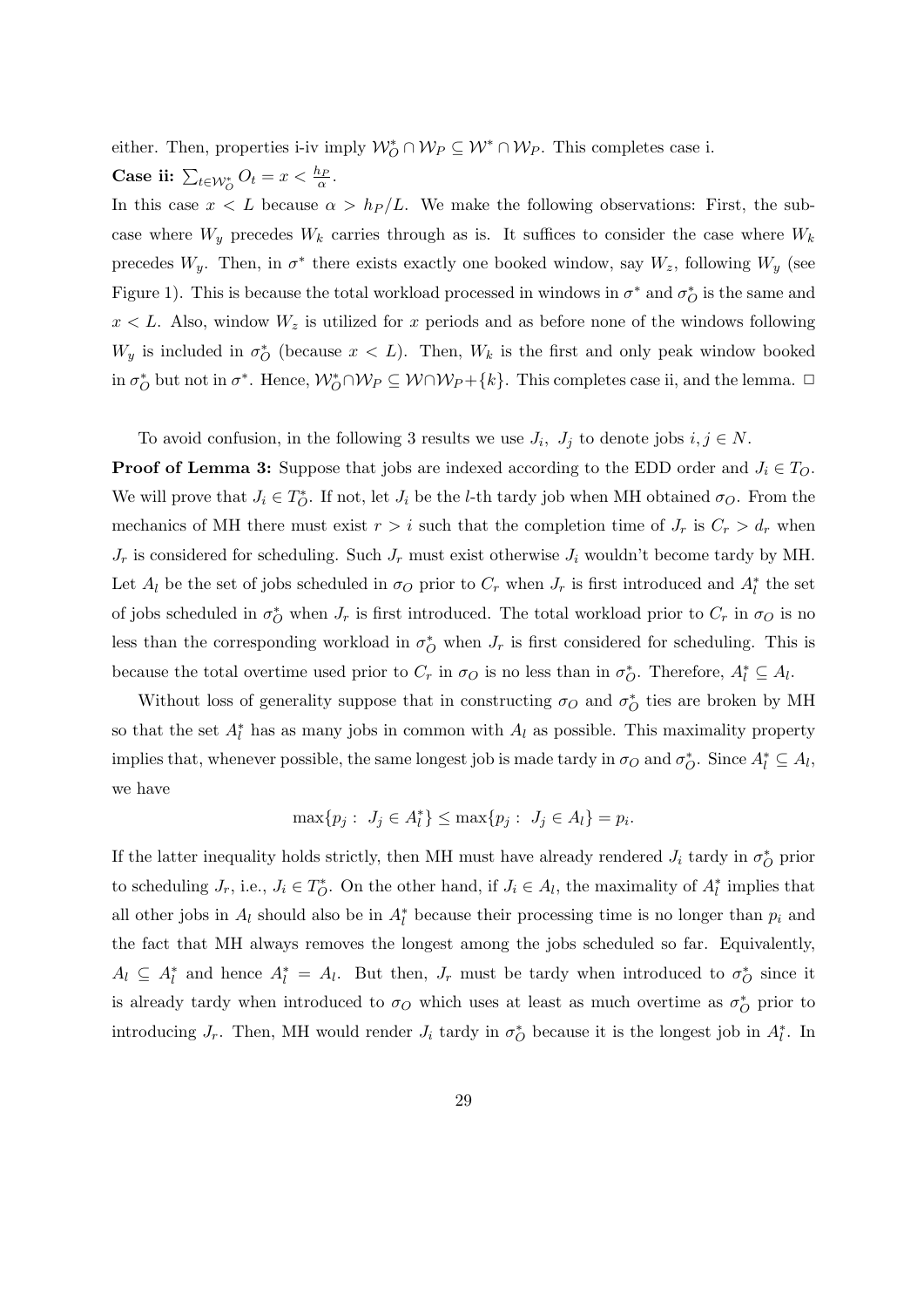all cases,  $J_i \in T_O^*$ . This completes the left hand side of the lemma. The proof for the right hand side is analogous to our argument above except that MH is applied to windows of  $\sigma_R$ .  $\Box$ 

**Proof of Lemma 4:** Suppose that  $J_{i_{k+1}}$  is early in  $\sigma_O^*$  but  $J_{i_k}$  is tardy. Because of the SPT ordering we have  $p_{i_k} \leq p_{i_{k+1}}$ . If  $d_{i_k} \geq d_{i_{k+1}}$  then swap  $J_{i_{k+1}}$  and  $J_{i_k}$ . Then,  $J_{i_k}$  becomes nontardy because so is  $J_{i_{k+1}}$  even though its processing time is not less than  $p_{i_k}$ . Hence, there is an optimal schedule such that if  $J_{i_{k+1}} \in E^*$  then  $J_{i_k} \in E^*$ .

On the other hand, if  $d_{i_k} < d_{i_{k+1}}$ , then consider the EDD order of jobs in  $E_R + E + \{J_{i_k}\}$  $\{J_{i_{k+1}}\}.$  The amount x of overtime needed to process jobs in  $E_R + E + \{J_{i_k}\} - \{J_{i_{k+1}}\}$  is no more than the amount x' needed to process jobs in  $E_R + E$  because  $p_{i_k} \leq p_{i_{k+1}}$ . Also, none of the jobs in  $E_R + E + \{J_{i_k}\} - \{J_{i_{k+1}}\}$  is tardy because this is the case when x' units of overtime are used in  $\sigma_O$  (because  $J_{i_k} \notin T_O$ ). Therefore, there is an optimal schedule where  $J_{i_k} \in E^*$  and  $J_{i_{k+1}}$  may or may not be tardy. This completes the proof of the lemma.  $\Box$ 

**Proof of Theorem 3:** Properties i-ii imply that there exists an optimal collection  $W_O^*$  that uses the f earliest windows in  $W^* \cap W_P$ , and that the remaining windows are from  $W_R$ . Exhaustive enumeration on f, F with  $0 \le f \le |W \cap W_P|$  (as in lines [2], [3]) ensures that an optimal collection that satisfies properties i and ii is evaluated. In the rest of this proof we assume that  $\mathcal{W}^*_O$  is such a collection. Then, Lemma 4 implies that

$$
E^* \subseteq E_R + \{J_{i_1}, J_{i_2}, \ldots, J_{i_r}\}\
$$

and that jobs in  $\{J_{i_1}, J_{i_2}, \ldots, J_{i_r}\}$  are considered for insertion to  $E^*$  in SPT order but scheduled in  $\sigma_O^*$  in the EDD order of nontardy jobs as in line [10].

When job  $J_{i_k}$  is inserted in EDD order, the total preceding workload  $PW_k$  of jobs  $J_i$  with  $i \geq i_k$  is recomputed and the necessary additional overtime is calculated in line [9]. If the total required overtime exceeds the allowable overtime (i.e.,  $F \cdot O$ ), then the iteration is aborted in line [8] and no more jobs from  $\{J_{i_1}, J_{i_2}, \ldots, J_{i_r}\}$  are considered (due to Lemma 4). Otherwise we test in line [10] whether the revised nontardy set produces a better solution and continue by considering the smallest unscheduled job in  $\{J_{i_1}, J_{i_2}, \ldots, J_{i_r}\}$ . According to Lemma 4, exhaustive enumeration on k in line [6] ensures that  $E^*$  is identified.

The possible values of f are  $\mathcal{O}(\mathcal{W}'_P)$  while those of F are  $\mathcal{O}(w)$ . The loop in line [6], involves  $\mathcal{O}(n)$  iterations. Lines [7]-[9] take  $\mathcal{O}(1)$  time if  $PW_k$  and  $k_0$  are computed recursively using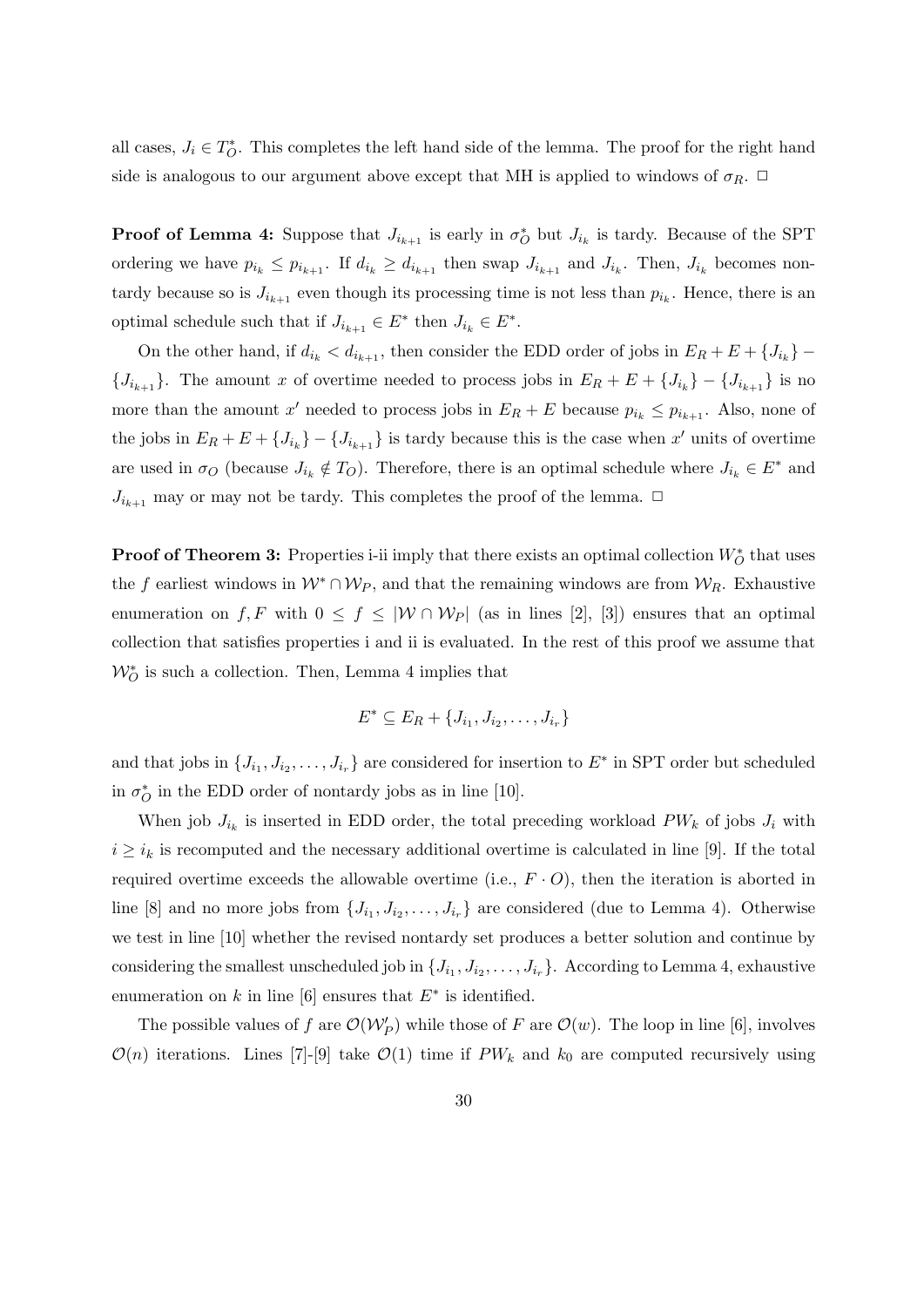$PW_{k-1}$ . Line [10] takes  $\mathcal{O}(n)$  time because  $E_R$  and  $\{J_{i_1},\ldots,J_{i_k}\}\$  are already ordered. Therefore, lines [4]-[10] take a total of  $\mathcal{O}(n^2)$  time. Line [1] takes  $\mathcal{O}(n \log n)$  time (asymptotically less than  $\mathcal{O}(n^2)$  because it involves 2 applications of MH algorithm and the SPT ordering of jobs in T. Hence, the computational complexity of *Overtime* is  $\mathcal{O}(n^2n_P w)$ . This completes the proof of the theorem.  $\Box$ 

**Proof of Proposition 4:** For any 2 given collections of windows  $\mathcal{W}_O^*(S)$  and  $\mathcal{W}_O^*(T)$ , algorithm Overtime can improve tardiness and overtime costs by optimizing over all windows available to manufacturers in  $S \cup T$ . In other words,

$$
\beta \tau_O(\mathcal{W}_O^{\star}(S \cup T)) + \alpha \sum_{t \in \mathcal{W}_O^{\star}(S \cup T)} O_t \leq \beta \tau_O(\mathcal{W}_O^{\star}(S)) + \alpha \sum_{t \in \mathcal{W}_O^{\star}(S)} O_t + \beta \tau_O(\mathcal{W}_O^{\star}(T)) + \alpha \sum_{t \in \mathcal{W}_O^{\star}(T)} O_t.
$$
(13)

Therefore,

$$
v_{TO}(S \cup T) = \sum_{i \in S \cup T} [\beta \tau_O(\hat{W}_i^*) + \alpha \sum_{t \in \hat{W}_i^*} O_t] - \beta \tau_O(W_O^*(S \cup T)) - \alpha \sum_{t \in W_O^*(S \cup T)} O_t
$$
  
\n
$$
\geq \sum_{i \in S \cup T} [\beta \tau_O(\hat{W}_i^*) + \alpha \sum_{t \in \hat{W}_i^*} O_t] - \beta \tau_O(W_O^*(S)) - \alpha \sum_{t \in W_O^*(S)} O_t
$$
  
\n
$$
- \beta \tau_O(W_O^*(T)) - \alpha \sum_{t \in W_O^*(T)} O_t \qquad \text{because of (13)}
$$
  
\n
$$
= \sum_{i \in S} [\beta \tau_O(\hat{W}_i^*) + \alpha \sum_{t \in \hat{W}_i^*} O_t] - \beta \tau_O(W_O^*(S)) - \alpha \sum_{t \in W_O^*(S)} O_t
$$
  
\n
$$
+ \sum_{i \in T} [\beta \tau_O(\hat{W}_i^*) + \alpha \sum_{t \in \hat{W}_i^*} O_t] - \beta \tau_O(W_O^*(T)) - \alpha \sum_{t \in W_O^*(T)} O_t
$$
  
\n
$$
= v_{TO}(S) + v_{TO}(T)
$$

i.e.,  $(M, v_{TO})$  is superadditive. This completes the proof of the proposition.  $\Box$